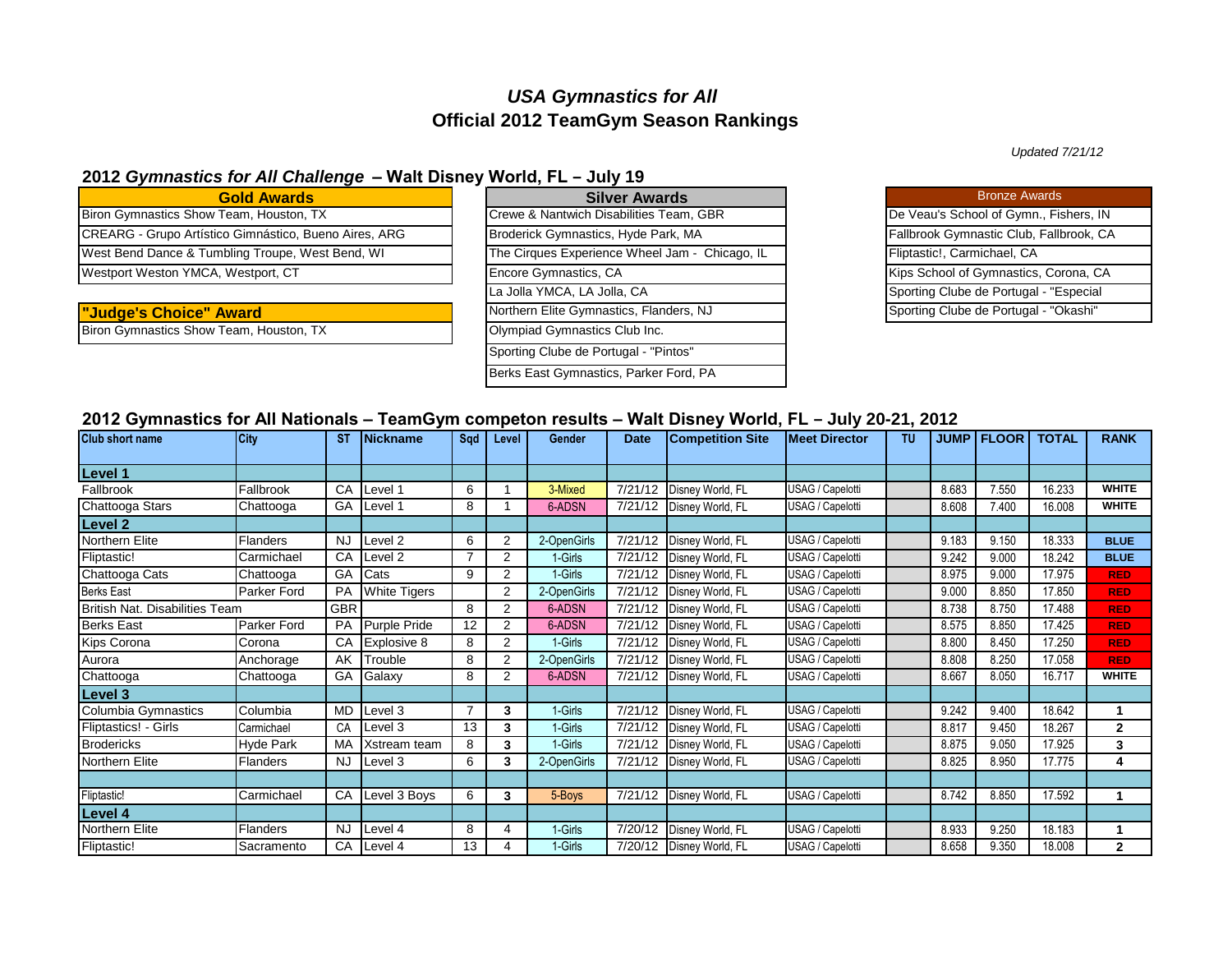| <b>Berks East</b>             | Parker Ford        | PA         | <b>Silver Sea Lions</b> | 8              | 4   | 1-Girls     | 7/20/12 | Disney World, FL         | USAG / Capelotti |       | 8.917 | 8.800 | 17.717 | 3              |
|-------------------------------|--------------------|------------|-------------------------|----------------|-----|-------------|---------|--------------------------|------------------|-------|-------|-------|--------|----------------|
| Baystate                      | N. Dartmouth       | MA         | evel 4                  | 10             | 4   | 1-Girls     | 7/20/12 | Disney World, FL         | USAG / Capelotti |       | 8.342 | 9.350 | 17.692 | 4              |
| Broderick's                   | <b>Hyde Park</b>   | MA         | <b>Xtream Team</b>      | 12             | 4   | 1-Girls     | 7/20/12 | Disney World, FL         | USAG / Capelotti |       | 8.983 | 8.550 | 17.533 | 5              |
| La Jolla Gold                 | La Jolla           | CA         | Gold                    | 8              | 4   | 1-Girls     | 7/20/12 | Disney World, FL         | USAG / Capelotti |       | 8.917 | 8.650 | 17.567 | 6              |
| Kips Corona                   | Corona             | CA         | X-Factor                | 6              | 4   | 1-Girls     | 7/20/12 | Disney World, FL         | USAG / Capelotti |       | 8.617 | 8.400 | 17.017 | 7              |
|                               |                    |            |                         |                |     |             |         |                          |                  |       |       |       |        |                |
| Fallbrook                     | Fallbrook          | CA         | <b>Hot Rods</b>         | 7              | 4   | 5-Boys      | 7/20/12 | Disney World, FL         | USAG / Capelotti |       | 8.850 | 8.450 | 17.300 | 1              |
| Level 5                       |                    |            |                         |                |     |             |         |                          |                  |       |       |       |        |                |
| <b>Biron Gymnastics</b>       | Houston            | <b>TX</b>  | Leopards                | 10             | 5   | 1-Girls     | 7/20/12 | Disney World, FL         | USAG / Capelotti |       | 9.192 | 9.150 | 18.342 | 1              |
| Broderick's                   | <b>Hyde Park</b>   | MA         | Xstram Team             | $\overline{7}$ | 5   | 1-Girls     | 7/20/12 | Disney World, FL         | USAG / Capelotti |       | 9.150 | 9.000 | 18.150 | $\mathbf{2}$   |
| <b>Berks East</b>             | <b>Parker Ford</b> | PA         | <b>Black Cats</b>       | 7              | 5   | 1-Girls     | 7/20/12 | Disney World, FL         | USAG / Capelotti |       | 9.050 | 8.900 | 17.950 | 3              |
| Fliptastic!                   | Carmichael         | CA         | evel 5                  | 6              | 5   | 1-Girls     | 7/20/12 | Disney World, FL         | USAG / Capelotti |       | 8.917 | 8.800 | 17.717 | 4              |
| <b>Northern Elite</b>         | <b>Flanders</b>    | <b>NJ</b>  | evel 5                  | 10             | 5   | 1-Girls     | 7/20/12 | Disney World, FL         | USAG / Capelotti |       | 8.392 | 9.300 | 17.692 | 5              |
| La Jolla YMCA                 | La Jolla           | CA         | Platinum                | 8              | 5   | 1-Girls     | 7/20/12 | Disney World, FL         | USAG / Capelotti |       | 8.792 | 8.600 | 17.392 | 6              |
| <b>Clarks Gymnastics</b>      | Easton             | <b>MD</b>  | Level 5                 | 8              | 5   | 1-Girls     | 7/20/12 | Disney World, FL         | USAG / Capelotti |       | 8.650 | 8.200 | 16.850 | $\overline{7}$ |
| Level 6                       |                    |            |                         |                |     |             |         |                          |                  |       |       |       |        |                |
| Fliptastic!                   | Carmichael         | CA         | evel 6                  | 7              | 6   | 1-Girls     | 7/20/12 | Disney World, FL         | USAG / Capelotti |       | 9.192 | 9.200 | 18.392 | 1              |
| <b>Biron Gymnastics</b>       | Houston            | <b>TX</b>  | Jaguars                 | 10             | 6   | 1-Girls     | 7/20/12 | Disney World, FL         | USAG / Capelotti |       | 9.092 | 9.100 | 18.192 | $\overline{2}$ |
| <b>Bay State</b>              | N. Dartmouth       | MA         | evel 6                  | 10             | 6   | 2-OpenGirls | 7/20/12 | Disney World, FL         | USAG / Capelotti |       | 8.725 | 9.050 | 17.775 | 3              |
| Northern Elite                | <b>Flanders</b>    | <b>NJ</b>  | evel 6                  | 8              | 6   | 1-Girls     | 7/20/12 | Disney World, FL         | USAG / Capelotti |       | 8.850 | 8.750 | 17.600 | 4              |
| La Jolla                      | La Jolla           | CA         | Onyx                    | 8              | 6   | 1-Girls     | 7/20/12 | Disney World, FL         | USAG / Capelotti |       | 8.650 | 8.650 | 17.300 | 5              |
| Level <sub>7</sub>            |                    |            |                         |                |     |             |         |                          |                  |       |       |       |        |                |
| Biron's "Panthers"            | Houston            | <b>TX</b>  | Panthers                | 8              | 7   | 1-Girls     | 7/20/12 | Disney World, FL         | USAG / Capelotti | 9.083 | 8.883 | 9.400 | 27.366 | 1              |
| <b>International Division</b> |                    |            |                         |                |     |             |         |                          |                  |       |       |       |        |                |
| Portugal Pintos               | Lisbon             | <b>POR</b> | International           | 16             | Int | 3-Mixed     | 7/20/12 | Disney World, FL         | USAG / Capelotti | 7.983 | 8.100 | 8.750 | 24.833 | 1              |
| <b>Portugal Pintos</b>        | Lisbon             |            | POR International       | 16             | Int | 3-Mixed     |         | 7/20/12 Disney World, FL | USAG / Capelotti | 8.350 | 8.533 | 9.350 | 26.233 | 1              |

## *Official 2012 TeamGym Season Rankings*

| <b>Club short name</b>  | City         | ST        | <b>INickname</b>     | Sad                      | Level | <b>Gender</b> | <b>Date</b> | <b>Competition Site</b>     | <b>IMeet Director</b> | TU    | <b>JUMP</b> | <b>FLOOR</b>        | <b>TOTAL</b> | <b>RANK</b> |
|-------------------------|--------------|-----------|----------------------|--------------------------|-------|---------------|-------------|-----------------------------|-----------------------|-------|-------------|---------------------|--------------|-------------|
|                         |              |           |                      |                          |       |               |             |                             |                       |       |             |                     |              |             |
| <b>Biron Gymnastics</b> | Houston      | ТX        | Biron Level 7        |                          |       | 1-Girls       | 2/24/12     | <b>Biron Gymnastics</b>     | Cheryl Cupples        | 9.800 | 9.500       | 9.600               | 28,900       | $27 +$      |
| <b>Biron Gymnastics</b> | Houston      | ТX        | <b>Biron Level 7</b> | ۳                        |       | 1-Girls       | 2/24/12     | <b>Biron Gymnastics</b>     | <b>Cheryl Cupples</b> | 9.000 | 9.000       | 8.000               | 26.000       | 24-27       |
| <b>Club short name</b>  | <b>City</b>  | <b>ST</b> | <b>Nickname</b>      | Sad                      | Level | Gender        | <b>Date</b> | <b>Competition Site</b>     | <b>Meet Director</b>  | TU    |             | <b>JUMP   FLOOR</b> | <b>TOTAL</b> | <b>RANK</b> |
|                         |              |           |                      |                          |       |               |             |                             |                       |       |             |                     |              |             |
| Fliptastic              | Carmichael   | CA        | Level 6              | 8                        |       | 1-Girls       | 5/19/12     | <b>Fliptastic</b>           | M. Lister             |       | 9.216       | 9.200               | 18.416       | $18 +$      |
| Baystate                | N. Dartmouth | MA        | Level 6              |                          | 6     | 2-OpenGirls   |             | 4/15/12 <b>Baystate</b>     | Martha Lally          |       | 9.192       | 9.100               | 18.292       | $18 +$      |
| <b>Biron Gymnastics</b> | Houston      | TХ        | Biron Level 6        | ۳                        | 6     | 1-Girls       |             | 4/14/12 Biron Gymnastics    | <b>Cheryl Cupples</b> |       | 9.500       | 8.700               | 18.200       | $18 +$      |
| La Jolla Y              | La Jolla     | CA        | Onyx                 | 8                        | h     | 1-Girls       |             | 06/15/08 Fallbrook Gymn.    | Dean Capelotti        |       | 9.100       | 9.000               | 18.100       | $18 +$      |
| Fliptastic              | Carmichael   | CA        | evel 6               | 8                        | 6.    | 1-Girls       | 5/5/12      | Technique, CA               | <b>BJo Taylor</b>     |       | 8.850       | 9.200               | 18.050       | $18 +$      |
| Fliptastic              | Carmichael   | CА        | evel 6.              | 8                        |       | 1-Girls       | 4/1/12      | <b>Fliptastic</b>           | M. Lister             |       | 8.560       | 9.050               | 17.610       | $17 - 18$   |
| <b>Bay State</b>        | N. Dartmouth | MA        | evel 6               | 10                       |       | 2- OpenGirls  | 3/18/12     | <b>Ursinus College, PA</b>  | <b>Christy Smith</b>  |       | 8.908       | 8.600               | 17.508       | $17 - 18$   |
| Fliptastic              | Sacramento   | CA        | evel 6               | 8                        | 6.    | 1-Girls       | 6/2/12      | Flip2lt                     | S. Sypolt             |       | 9.000       | 8.500               | 17.500       | $17 - 18$   |
| Northern Elite          | Flanders     | <b>NJ</b> | Level 6              | 8                        | 6     | 1-Girls       |             | $4/15/12$ Baystate          | Martha Lally          |       | 8.483       | 8.900               | 17.383       | $17 - 18$   |
| <b>Biron Gymnastics</b> | Houston      | 'X        | Biron Level 6        | $\overline{\phantom{a}}$ | h     | 1-Girls       | 4/14/12     | <b>Biron Gymnastics</b>     | Cheryl Cupples        |       | 7.800       | 9.500               | 17.300       | $17 - 18$   |
| La Jolla Y              | La Jolla     | UА        | Onvx                 | 8                        |       | 1-Girls       |             | 04/21/08 Knott's Berry Farm | Dean Capelotti        |       | 8.700       | 8.450               | 17.150       | $17 - 18$   |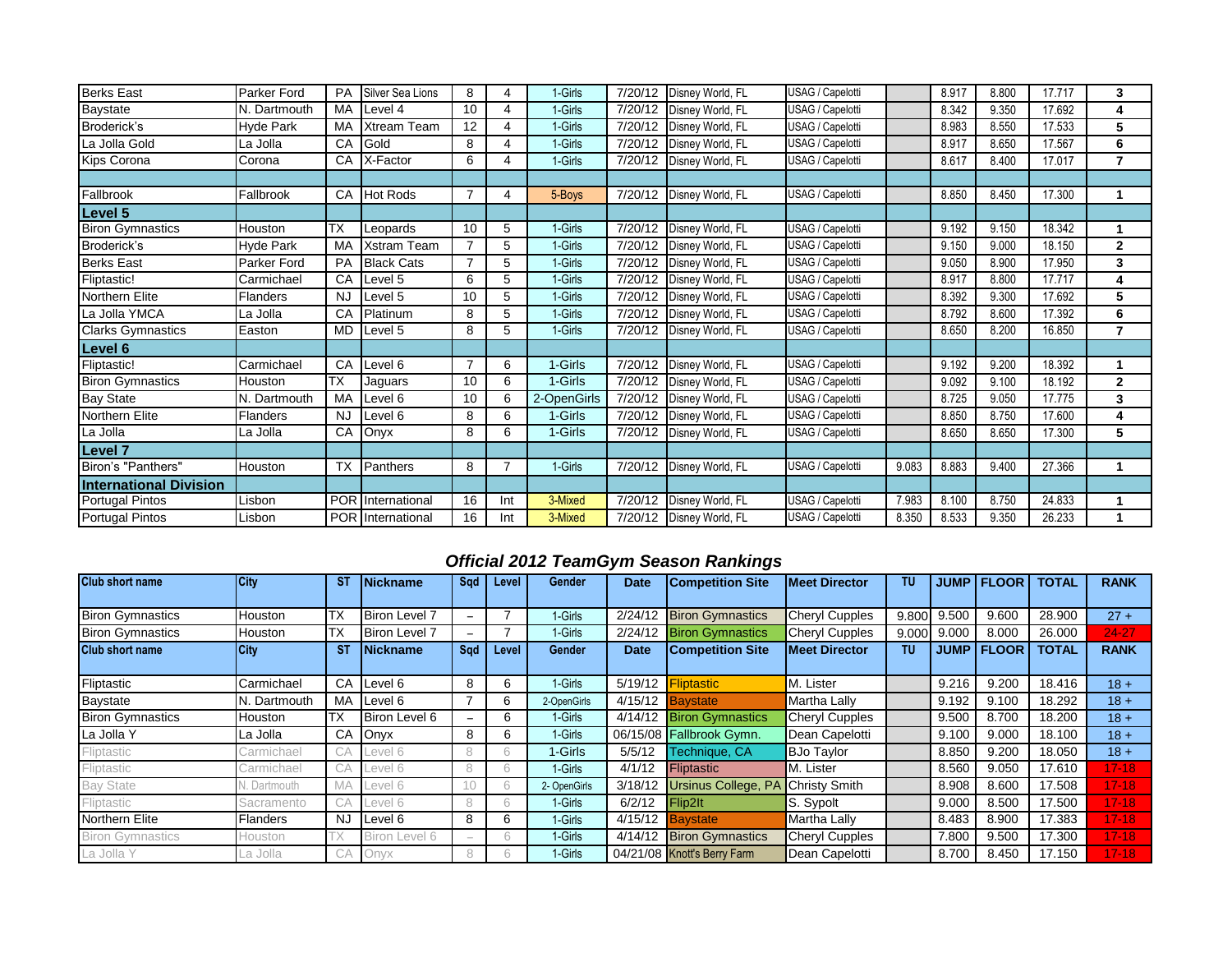| Fliptastic                | Carmichael              | CA        | evel 6                   | 8                        | 6     | 1-Girls      | 2/4/12      | Flip2lt                                  | S. Sypolt             |                                   | 8.390       | 8.500        | 16.890       | 16 to 17              |
|---------------------------|-------------------------|-----------|--------------------------|--------------------------|-------|--------------|-------------|------------------------------------------|-----------------------|-----------------------------------|-------------|--------------|--------------|-----------------------|
| Fliptastic                | Carmichael              | CA        | evel 6                   | 7                        | 6     | 1-Girls      | 1/14/12     | Disneyland*                              | Dean Capelotti        |                                   | 8.875       | 7.800        | 16.675       | 16 to 17              |
| <b>Bay State</b>          | N. Dartmouth            | MA        | evel 6                   | 10                       | 6     | 2- OpenGirls | 03/04/12    | <b>Northern Eilite</b>                   | Michelle Lawton       |                                   | 8.492       | 8.150        | 16.642       | 16 to 17              |
| La Jolla Y                | La Jolla                | CA        | Jnvx                     | 8                        | 6     | 1-Girls      | 1/14/12     | Disneyland*                              | Dean Capelotti        |                                   | 8.300       | 7.900        | 16.200       | 16 to 17              |
| <b>Club short name</b>    | City                    | <b>ST</b> | <b>Nickname</b>          | Sad                      | Level | Gender       | <b>Date</b> | <b>Competition Site</b>                  | <b>Meet Director</b>  | $\overline{\mathsf{T}}\mathsf{U}$ | <b>JUMP</b> | <b>FLOOR</b> | <b>TOTAL</b> | <b>RANK</b>           |
| Fliptastic!               | Carmichael              | CA        | evel 5                   | 10                       | 5     | 1-Girls      | 5/19/12     | <b>Fliptastic</b>                        | M. Lister             |                                   | 9.060       | 9.300        | 18.360       | $18 +$                |
| Northern Elite            | Flanders                | <b>NJ</b> | Level 5                  | 10                       | 5     | 1-Girls      | 4/15/12     | <b>Baystate</b>                          | Martha Lally          |                                   | 8.775       | 9.400        | 18.175       | $18 +$                |
| La Jolla Y                | La Jolla                | CA        | Platinum                 | 9                        | 5     | 1-Girls      |             | 06/15/08 Fallbrook Gymn.                 | Dean Capelotti        |                                   | 9.200       | 8.950        | 18.150       | $18 +$                |
| Northern Elite            | Flanders                | NJ        | Level 5                  | 11                       | 5     | 1-Girls      | 3/18/12     | <b>Ursinus College, PA</b>               | <b>Christy Smith</b>  |                                   | 8.633       | 9.450        | 18.083       | $18 +$                |
| <b>Broderick</b>          | Hyde Park               | MA        | Level 5                  | 6                        | 5     | 1-Girls      | 4/15/12     | <b>Baystate</b>                          | Martha Lally          |                                   | 9.483       | 8.600        | 18.083       | $18 +$                |
| Fliptastic!               | Sacramento              | CА        | evel 5                   |                          | 5     | 1-Girls      | 6/2/12      | Flip2lt                                  | S. Sypolt             |                                   | 9.025       | 9.000        | 18.025       | $18 +$                |
| Fliptastic                | Carmichael              | CA        | evel 5                   | 10                       | 5     | 1-Girls      | 4/14/12     | <b>Tumble Time</b>                       | R. Trageser           |                                   | 8.955       | 8.875        | 17.830       | $17 - 18$             |
| <b>Biron Gymnastics</b>   | Houston                 | ТX        | Biron Level 5            | $\overline{\phantom{0}}$ | 5     | 1-Girls      | 2/24/12     | <b>Biron (sanctioned)</b>                | <b>Cheryl Cupples</b> |                                   | 9.300       | 8.500        | 17.800       | $17 - 18$             |
| Northern Elite            | Flanders                | NJ        | evel 5                   | 11                       | 5     | 1-Girls      | 2/26/12     | <b>Skyview Gymn.</b>                     | Diane Floyd           |                                   | 8.550       | 8.900        | 17.450       | $17 - 18$             |
| Northern Elite            | <b>Flanders</b>         | <b>NJ</b> | _evel 5                  | 11                       | 5     | 1-Girls      | 03/04/12    | <b>Northern Eilite</b>                   | Michelle Lawton       |                                   | 8.483       | 8.750        | 17.233       | $17 - 18$             |
| <b>Berks East</b>         | Parker Ford             | <b>PA</b> | <b>Black Cats</b>        | $\overline{7}$           | 5     | 1-Girls      | 4/15/12     | Bavstate                                 | Martha Lally          |                                   | 8.442       | 8.750        | 17.192       | $17 - 18$             |
| La Jolla Y                | La Jolla                | CА        | Platinum                 | $\Theta$                 | 5     | 1-Girls      | 2/10/08     | Fallbrook Gymn.                          | Dean Capelotti        |                                   | 8.350       | 8.800        | 17.150       | $17 - 18$             |
| Flip-2-It                 | Roseville               | CA        | Bollywood                | $\overline{7}$           | 5     | 1-Girls      | 5/19/12     | Fliptastic                               | M. Lister             |                                   | 8.350       | 8.650        | 17.000       | $17 - 18$             |
| Northern Elite            | Flanders                | NJ        | _evel 5                  | 11                       | 5     | 1-Girls      | 1/15/12     | Gymnastics Inc.                          | Gymnastics Inc.       |                                   | 8.242       | 8.750        | 16.992       | 16 to 17              |
| Broderick                 | Hyde Park               | MA        | Level 5                  |                          | 5     | 1-Girls      | 3/18/12     | Ursinus College, PA Christy Smith        |                       |                                   | 8.550       | 8.400        | 16.950       | 16 to 17              |
| <b>Tricks Folsom</b>      | Folsom                  | CA        | <b>Rapid Fire</b>        | 11                       | 5     | 1-Girls      | 6/2/12      | Flip2lt                                  | S. Sypolt             |                                   | 8.580       | 8.325        | 16.905       | $\overline{16}$ to 17 |
| <b>Berks East</b>         | Parker Ford             | PA        | <b>Black Cats</b>        | 7                        | 5     | 1-Girls      | 3/18/12     | <b>Ursinus College, PA Christy Smith</b> |                       |                                   | 8.283       | 8.600        | 16.883       | 16 to 17              |
| Flip2lt                   | Roseville               | CA        | Bollywood                | $\overline{7}$           | 5     | 1-Girls      | 6/2/12      | Flip2lt                                  | S. Sypolt             |                                   | 8.570       | 8.250        | 16.820       | 16 to 17              |
| La Jolla Y                | La Jolla                | CA        | Platinum                 | $\mathcal{G}% _{0}$      | 5     | 1-Girls      | 04/21/08    | Knott's Berry Farm                       | Dean Capelotti        |                                   | 8.400       | 8.400        | 16.800       | 16 to 17              |
| Flip2lt                   | Roseville               | CA        | Bollywood                | 7                        | 5     | 1-Girls      | 5/5/12      | Technique, CA                            | <b>BJo Taylor</b>     |                                   | 7.605       | 9.150        | 16.755       | 16 to 17              |
| Kips Corona               | Corona                  | CA        | <b>Soul Sisters</b>      | $\overline{7}$           | 5     | 1-Girls      |             | 04/21/08 Knott's Berry Farm              | Dean Capelotti        |                                   | 8.350       | 8.400        | 16.750       | 16 to 17              |
| Berks East                | <sup>P</sup> arker Ford | PA        | <b>Black Cats</b>        |                          | 5     | 1-Girls      | 2/26/12     | <b>Skyview Gymn.</b>                     | Diane Floyd           |                                   | 8.258       | 8.450        | 16.708       | 16 to 17              |
| Flip 2 It                 | Roseville               | CA        | Bollywood                | 8                        | 5     | 1-Girls      |             | 04/21/08 Knott's Berry Farm              | Dean Capelotti        |                                   | 8.300       | 8.300        | 16.600       | 16 to 17              |
| Tricks Folsom             | Folsom                  | CA        | Rapid Fire               | 9                        | 5     | 1-Girls      | 5/5/12      | <b>Technique, CA</b>                     | <b>BJo Taylor</b>     |                                   | 7.665       | 8.800        | 16.465       | 16 to 17              |
| <b>Tumble with Denise</b> | Englewood               | <b>NJ</b> | <b>Future Stars Gold</b> | 8                        | 5     | 1-Girls      |             | 03/04/12 Northern Eilite                 | Michelle Lawton       |                                   | 8.258       | 8.200        | 16.458       | 16 to 17              |
| <b>Berks East</b>         | Reading                 | PA        | <b>Black Cats</b>        | 7                        | 5     | 1-Girls      |             | 03/04/12 Northern Eilite                 | Michelle Lawton       |                                   | 8.242       | 8.150        | 16.392       | 16 to 17              |
| Kips Corona               | Corona                  | CA        | Soul Sisters             | 7                        | 5     | 1-Girls      | 3/3/12      | <b>Srars Invitational</b>                | Lorena Wilson         |                                   | 8.000       | 8.350        | 16.350       | 16 to 17              |
| <b>Clarks</b>             | Easton                  | <b>MD</b> | Level 5                  | 6                        | 5     | 1-Girls      | 3/18/12     | Ursinus College, PA                      | <b>Christy Smith</b>  |                                   | 8.067       | 8.250        | 16.317       | 16 to 17              |
| Flip-2-lt                 | Roseville               | CА        | Bollywood                | 8                        | 5     | 1-Girls      | 3/31/12     | Fliptastic                               | M. Lister             |                                   | 8.000       | 8.250        | 16.250       | 16 to 17              |
| Tricks Folsom             | Folsom                  | CA        | Rapid Fire               | 11                       | 5     | 1-Girls      | 4/14/12     | <b>Tumble Time</b>                       | R. Trageser           |                                   | 8.340       | 7.825        | 16.165       | 16 to 17              |
| <b>Berks East</b>         | Readinc                 | PA        | Black Cats               |                          | 5     | 1-Girls      | 1/29/12     | Columbia Gymn.                           | Kristin Anderson      |                                   | 8.050       | 8.083        | 16.133       | 16 to 17              |
| <b>Berks East</b>         | Reading                 | PA        | Black<br>Cats            | 7                        | 5     | 1-Girls      | 1/15/12     | Gymnastics Inc.                          | Gymnastics Inc.       |                                   | 8.133       | 8.000        | 16.133       | 16 to 17              |
| <b>Tricks Folsom</b>      | Folsom                  | CA        | Rapid Fire               | 11                       | 5     | 1-Girls      | 3/10/12     | Sac State                                | <b>BJo Taylor</b>     |                                   | 8.475       | 7.650        | 16.125       | 16 to 17              |
| <b>Broderick</b>          | Hyde Park               | MA        | _evel 5                  | 6                        | 5     | 1-Girls      | 1/15/12     | Gymnastics Inc.                          | Gymnastics Inc.       |                                   | 8.050       | 7.950        | 16.000       | 16 to 17              |
| Tricks Folsom             | <sup>:</sup> olsom      | CA        | Rapid Fire               | 11                       | 5     | 1-Girls      | 1/14/12     | Disneyland*                              | Dean Capelotti        |                                   | 8.500       | 7.500        | 16.000       | 16 to 17              |
| Fliptastic!               | Carmichael              | CA        | evel 5                   | 10                       | 5     | 1-Girls      | 3/30/12     | Fliptastic                               | M. Lister             |                                   | 7.900       | 8.100        | 16.000       | 16 to 17              |
| Kips Corona               | Corona                  | CA        | Soul Sisters             | 7                        | 5     | 1-Girls      | 2/10/08     | Fallbrook Gymn.                          | Dean Capelotti        |                                   | 7.850       | 8.000        | 15.850       | 15 to 16              |
| Tumble w/ Denise          | Englewood               | PA        | Future Stars Gold        | 8                        | 5     | 1-Girls      |             | 1/15/12 Gymnastics Inc.                  | Gymnastics Inc.       |                                   | 7.850       | 7.900        | 15.750       | 15 to 16              |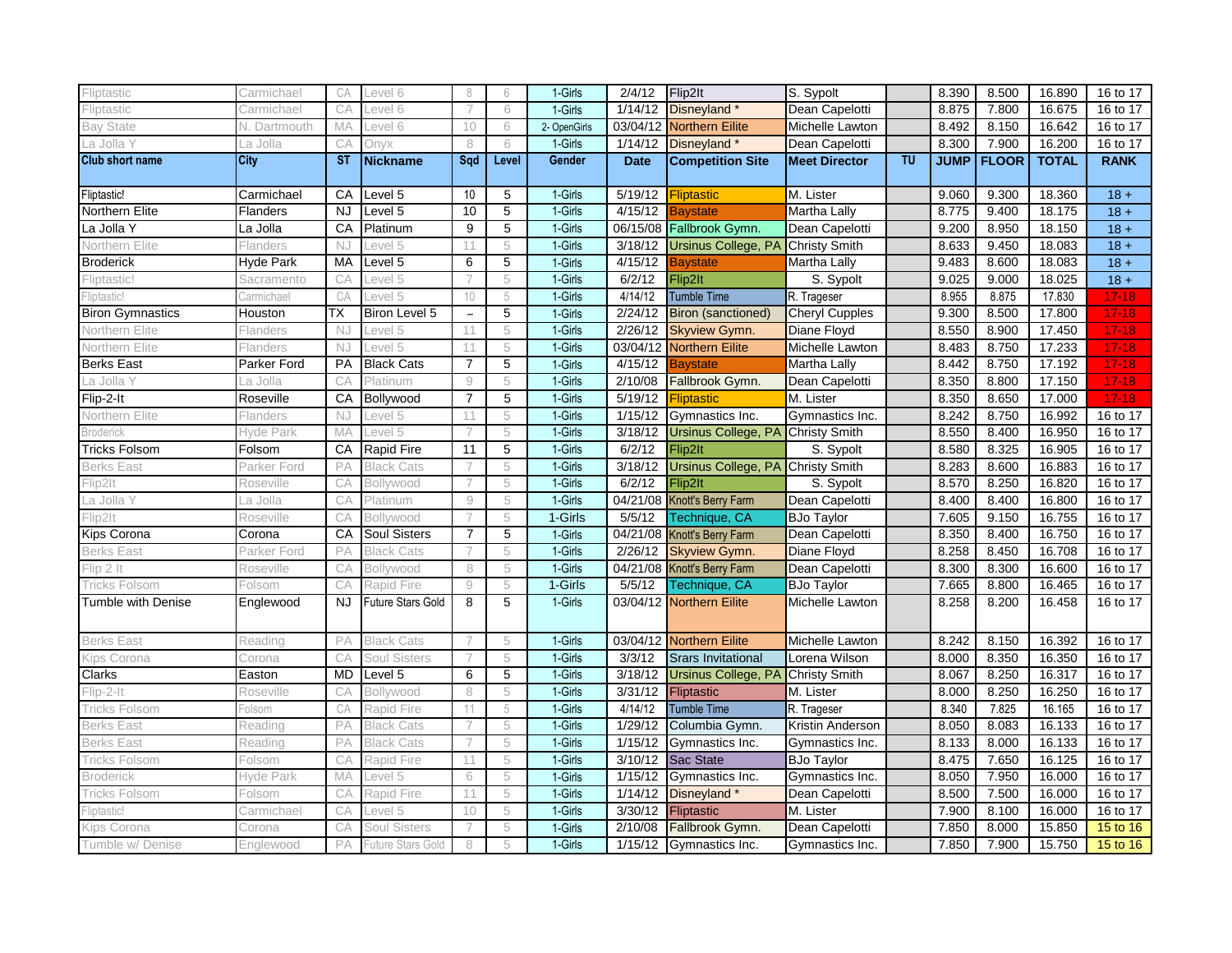| Clark's                  | Easton              | <b>MD</b> | Clark's                 | 6              | 5              | 1-Girls | 2/26/12     | <b>Skyview Gymn.</b>                     | Diane Floyd          |           | 8.008       | 7.650        | 15.658       | 15 to 16    |
|--------------------------|---------------------|-----------|-------------------------|----------------|----------------|---------|-------------|------------------------------------------|----------------------|-----------|-------------|--------------|--------------|-------------|
| Fliptastic               | Carmichael          | CА        | Level 5                 | 8              | 5              | 1-Girls | 1/14/12     | Disneyland*                              | Dean Capelotti       |           | 8.250       | 7.100        | 15.350       | 15 to 16    |
| Fliptastic               | Carmichael          | CA        | Level 5                 | $\overline{Q}$ | 5              | 1-Girls | 2/4/12      | Flip2It                                  | S. Sypolt            |           | 8.060       | 7.075        | 15.135       | 15 to 16    |
| Flip2lt                  | Roseville           | СA        | Bollywood               |                | 5              | 1-Girls | 3/10/12     | Sac State                                | <b>BJo Taylor</b>    |           | 7.175       | 7.850        | 15.025       | 15 to 16    |
| Tricks Folsom            | Folsom              | CA        | Rapid Fire              |                | 5              | 1-Girls | 2/4/12      | Flip2lt                                  | S. Sypolt            |           | 7.650       | 7.350        | 15.000       | 15 to 16    |
| ⊢lip2lt                  | Roseville           | CA        | Bollywood               |                | 5              | 1-Girls | 2/4/12      | Flip2lt                                  | S. Sypolt            |           | 7.190       | 7.750        | 14.940       | 14 to 15    |
| La Jolla Y               | La Jolla            | CA        | Platinum                | 9              | 5              | 1-Girls | 1/14/12     | Disneyland <sup>*</sup>                  | Dean Capelotti       |           | 7.650       | 6.750        | 14.400       | 14 to 15    |
| Kips Corona              | Corona              | CА        | Soul Sisters            |                | 5              | 1-Girls | 1/14/12     | Disneyland*                              | Dean Capelotti       |           | 8.300       | 5.900        | 14.200       | 14 to 15    |
| <b>Club short name</b>   | City                | <b>ST</b> | Nickname                | Sqd            | Level          | Gender  | <b>Date</b> | <b>Competition Site</b>                  | <b>Meet Director</b> | <b>TU</b> | <b>JUMP</b> | <b>FLOOR</b> | <b>TOTAL</b> | <b>RANK</b> |
| La Jolla Y               | La Jolla            | CA        | Gold                    | 8              | 4              | 1-Girls | 06/15/08    | Fallbrook Gymn.                          | Dean Capelotti       |           | 9.200       | 8.850        | 18.050       | $18 +$      |
| Northern Elite           | Flanders            | <b>NJ</b> | Level 4                 | 8              | $\overline{4}$ | 1-Girls | 4/15/12     | <b>Baystate</b>                          | Martha Lally         |           | 9.025       | 8.900        | 17.925       | $17 - 18$   |
| Fliptastic!              | Sacramento          | CA        | Level 4                 | 12             | 4              | 1-Girls | 6/2/12      | Flip2lt                                  | S. Sypolt            |           | 9.010       | 8.700        | 17.710       | $17 - 18$   |
| <b>Broderick</b>         | Hyde Park           | <b>MA</b> | Level 4                 | 11             | 4              | 1-Girls | 4/15/12     | <b>Baystate</b>                          | Martha Lally         |           | 8.858       | 8.800        | 17.658       | $17 - 18$   |
| Fallbrook Gymn.          | Fallbrook           | CA        | Hot Rods                | $\overline{7}$ | $\overline{4}$ | 3-Mixed | 06/15/08    | Fallbrook Gymn.                          | Dean Capelotti       |           | 8.900       | 8.700        | 17.600       | $17 - 18$   |
| <b>Broderick</b>         | Hyde Park           | MA        | _evel 4                 | 11             | $\overline{4}$ | 1-Girls | 3/18/12     | Ursinus College, PA Christy Smith        |                      |           | 8.775       | 8.800        | 17.575       | $17 - 18$   |
| Baystate                 | N. Dartmouth        | MA        | Level 4                 | 8              | 4              | 1-Girls | 4/15/12     | <b>Baystate</b>                          | Martha Lally         |           | 8.983       | 8.500        | 17.483       | $17-18$     |
| Fliptastic!              | Carmichael          | CA        | Level 4                 | 14             | $\overline{4}$ | 1-Girls | 4/14/12     | <b>Tumble Time</b>                       | R. Trageser          |           | 8.730       | 8.650        | 17.380       | $17-18$     |
| La Jolla Y               | La Jolla            | CA        | Gold                    | 8              | $\overline{4}$ | 1-Girls |             | 04/21/08 Knott's Berry Farm              | Dean Capelotti       |           | 8.875       | 8.500        | 17.375       | $17 - 18$   |
| <b>Berks East</b>        | Parker Ford         | PA        | Silver Sea Lions        | 6              | 4              | 1-Girls | 4/15/12     | <b>Baystate</b>                          | Martha Lally         |           | 8.717       | 8.600        | 17.317       | $17 - 18$   |
| Fliptastic               | Carmichael          | CА        | evel 4                  | 14             | $\overline{4}$ | 1-Girls | 5/19/12     | <b>Fliptastic</b>                        | M. Lister            |           | 8.800       | 8.400        | 17.200       | $17 - 18$   |
| Fallbrook Gymn.          | Fallbrook           | CA        | <b>Twisted Insanity</b> | 6              | 4              | 1-Girls |             | 04/21/08 Knott's Berry Farm              | Dean Capelotti       |           | 8.750       | 8.450        | 17.200       | $17 - 18$   |
| Fallbrook Gymn.          | Fallbrook           | CА        | <b>Twisted Insanity</b> | 6              | $\overline{4}$ | 1-Girls | 1/14/12     | Disneyland*                              | Dean Capelotti       |           | 8.650       | 8.500        | 17.150       | $17 - 18$   |
| <b>Berks East</b>        | Parker Ford         | PA        | Silver Sea Lions        |                | $\overline{4}$ | 1-Girls | 3/18/12     | Ursinus College, PA Christy Smith        |                      |           | 8.550       | 8.600        | 17.150       | $17 - 18$   |
| Kips Corona              | Corona              | CA        | X-Factor                | 6              | $\overline{4}$ | 1-Girls |             | 06/15/08 Fallbrook Gymn.                 | Dean Capelotti       |           | 8.900       | 8.200        | 17.100       | $17 - 18$   |
| Kips Corona              | Corona              | CА        | K-Factor                |                | $\overline{4}$ | 1-Girls |             | 04/21/08 Knott's Berry Farm              | Dean Capelotti       |           | 8.550       | 8.500        | 17.050       | $17-18$     |
| Northern Elite           | Flanders            | NJ.       | evel 4                  | 8              | $\overline{4}$ | 1-Girls | 3/18/12     | <b>Ursinus College, PA Christy Smith</b> |                      |           | 8.158       | 8.800        | 16.958       | 16 to 17    |
| <b>Stars Gymnastics</b>  | <b>Baldwin Park</b> | CA        | Level 4                 | $\overline{7}$ | 4              | 1-Girls | 04/21/08    | Knott's Berry Farm                       | Dean Capelotti       |           | 8.800       | 8.150        | 16.950       | 16 to 17    |
| La Jolla Y               | La Jolla            | CA        | Gold                    | 8              | $\overline{4}$ | 1-Girls | 2/10/08     | Fallbrook Gymn.                          | Dean Capelotti       |           | 8.500       | 8.400        | 16.900       | 16 to 17    |
| <b>Stars Gymnastics</b>  | <b>Baldwin Park</b> | CA        | Level 4                 |                | 4              | 1-Girls | 3/3/12      | <b>Srars Invitational</b>                | Lorena Wilson        |           | 8.400       | 8.500        | 16.900       | 16 to 17    |
| <b>Tricks Folsom</b>     | Folsom              | CA        | Señoritas               | 10             | 4              | 1-Girls | 5/5/12      | Technique, CA                            | <b>BJo Taylor</b>    |           | 7.829       | 9.050        | 16.879       | 16 to 17    |
| Tumble Time              | Cameron Park        | CA        | Fantastic               | 8              | 4              | 1-Girls | 5/5/12      | <b>Technique, CA</b>                     | <b>BJo Taylor</b>    |           | 7.930       | 8.900        | 16.830       | 16 to 17    |
| Fliptastic               | Carmichael          | CA        | Level 4                 | 14             | 4              | 1-Girls | 3/29/12     | Fliptastic                               | M. Lister            |           | 7.850       | 8.950        | 16.800       | 16 to 17    |
| Broderick                | Hyde Park           | MA        | Level 4                 | 12             | 4              | 1-Girls | 03/04/12    | <b>Northern Eilite</b>                   | Michelle Lawton      |           | 8.217       | 8.550        | 16.767       | 16 to 17    |
| Tumble Time              | Cameron Park        | CA        | Fantastic<br>Flippers   | 8              | $\overline{4}$ | 1-Girls | 3/10/12     | Sac State                                | <b>BJo Taylor</b>    |           | 8.300       | 8.450        | 16.750       | 16 to 17    |
| Kips Anaheim             | Anaheim             | CA        | <b>Creepy Crawler</b>   | $\overline{7}$ | 4              | 1-Girls |             | 04/21/08 Knott's Berry Farm              | Dean Capelotti       |           | 8.350       | 8.400        | 16.750       | 16 to 17    |
| <b>Berks East</b>        | Parker Ford         | РA        | Silver Sea Lions        | 6              | $\overline{4}$ | 1-Girls | 2/26/12     | <b>Skyview Gymn.</b>                     | Diane Floyd          |           | 8.133       | 8.600        | 16.733       | 16 to 17    |
| Fallbrook Gymn.          | Fallbrook           | CА        | Twisted Insanity        | 6              | $\overline{4}$ | 1-Girls | 2/10/08     | Fallbrook Gymn.                          | Dean Capelotti       |           | 8.500       | 8.200        | 16.700       | 16 to 17    |
| <b>Berks East</b>        | Reading             | PA        | Silver Sea Lions        | 6              | $\overline{4}$ | 1-Girls |             | 03/04/12 Northern Eilite                 | Michelle Lawton      |           | 8.192       | 8.500        | 16.692       | 16 to 17    |
| Fliptastic               | Carmichael          | CA        | _evel 4                 | 13             | $\overline{4}$ | 1-Girls | 1/14/12     | Disneyland *                             | Dean Capelotti       |           | 8.550       | 8.100        | 16.650       | 16 to 17    |
| <b>Northern Elite</b>    | Flanders            | NJ        | Level 4                 | 8              | $\overline{4}$ | 1-Girls | 03/04/12    | Northern Eilite                          | Michelle Lawton      |           | 8.200       | 8.450        | 16.650       | 16 to 17    |
| Fallbrook Gymnastic Club | Fallbrook           | CA        | <b>Hot Rods</b>         | 9              | $\overline{4}$ | 5-Boys  |             | 04/21/08 Knott's Berry Farm              | Dean Capelotti       |           | 8.800       | 7.800        | 16.600       | 16 to 17    |
| Tumble Time              | Cameron Park        | CA        | Fantastic<br>Flippers   |                | 4              | 1-Girls | 4/14/12     | <b>Tumble Time</b>                       | R. Trageser          |           | 8.373       | 8.225        | 16.598       | 16 to 17    |
| <b>Bay State</b>         | N. Dartmouth        | <b>MA</b> | Level 4                 | 9              | $\overline{4}$ | 1-Girls |             | 03/04/12 Northern Eilite                 | Michelle Lawton      |           | 8.308       | 8.200        | 16.508       | 16 to 17    |
|                          |                     |           |                         |                |                |         |             |                                          |                      |           |             |              |              |             |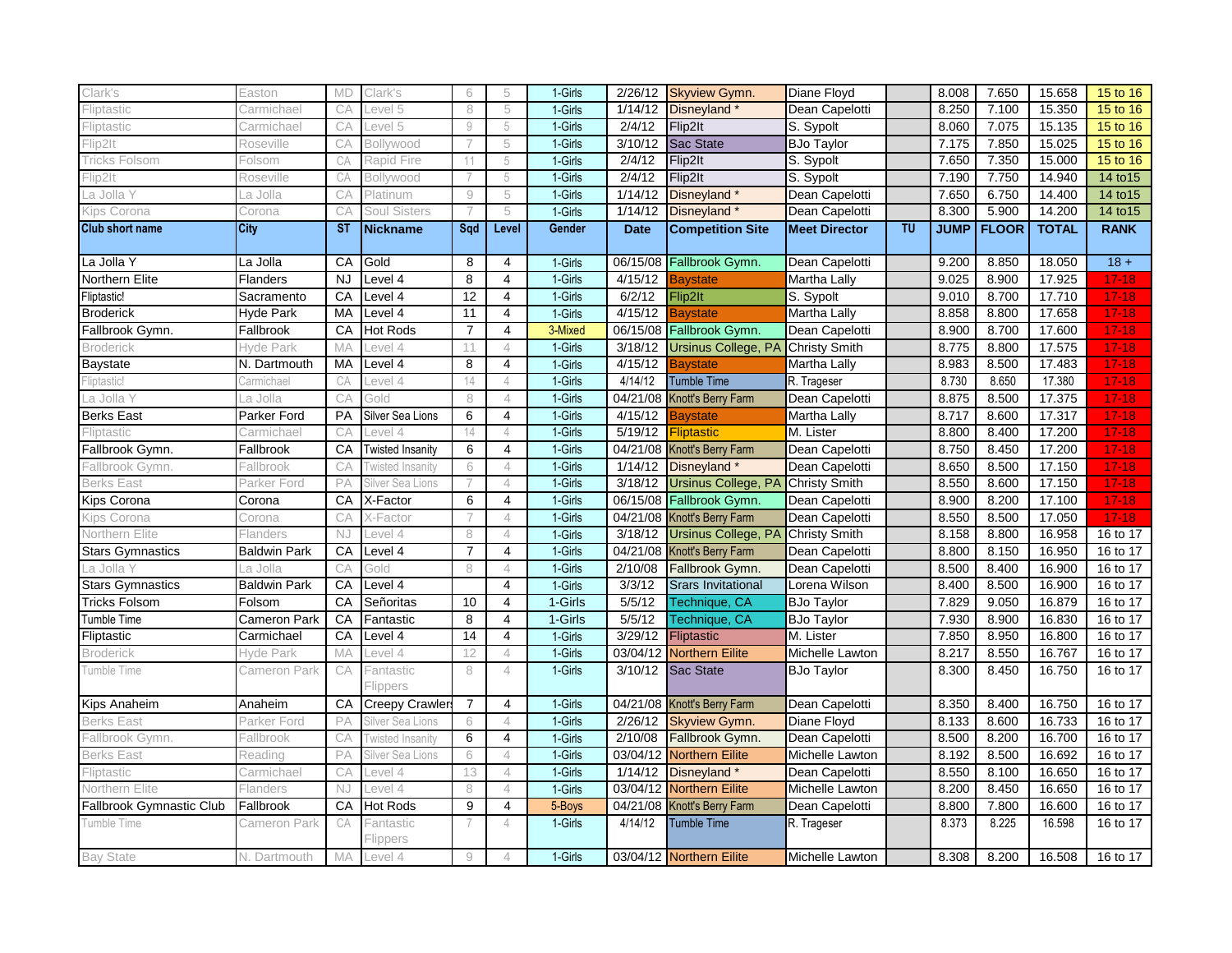| Kips Corona                  | Corona              | CA        | X-Factor                   |                          | $\overline{4}$ | 1-Girls      | 2/10/08     | Fallbrook Gymn.                   | Dean Capelotti        |    | 8.400       | 8.000        | 16.400       | 16 to 17     |
|------------------------------|---------------------|-----------|----------------------------|--------------------------|----------------|--------------|-------------|-----------------------------------|-----------------------|----|-------------|--------------|--------------|--------------|
| Tumble Time                  | Cameron Park        | CA        | <sup>=</sup> antastic      | 8                        | $\overline{4}$ | 1-Girls      | 5/19/12     | <b>Fliptastic</b>                 | M. Lister             |    | 7.530       | 8.850        | 16.380       | 16 to 17     |
|                              |                     |           | Flippers                   |                          |                |              |             |                                   |                       |    |             |              |              |              |
| Northern Elite               | Flanders            | NJ        | evel 4                     | 8                        | $\overline{4}$ | 1-Girls      | 2/26/12     | Skyview Gymn.                     | Diane Floyd           |    | 7.925       | 8.400        | 16.325       | 16 to 17     |
| <b>Berks East</b>            | Reading             | PA        | Silver Sea Lior            | 8                        | $\overline{4}$ | 1-Girls      | 1/29/12     | Columbia Gymn.                    | Kristin Anderson      |    | 8.067       | 8.250        | 16.317       | 16 to 17     |
| <b>Bay State</b>             | N. Dartmouth        | MA        | evel 4                     | $\mathrel{\mathcal{G}}$  | $\overline{4}$ | 1-Girls      | 3/18/12     | Ursinus College, PA Christy Smith |                       |    | 7.808       | 8.450        | 16.258       | 16 to 17     |
| Kips Anaheim                 | Anaheim             | CA        | L4 Creepy                  | 6                        | $\overline{4}$ | 1-Girls      | 3/3/12      | <b>Srars Invitational</b>         | Lorena Wilson         |    | 8.300       | 7.900        | 16.200       | 16 to 17     |
|                              |                     |           | Crawlers                   |                          |                |              |             |                                   |                       |    |             |              |              |              |
| <b>Tricks Folsom</b>         | Folsom              | CA        | Señoritas                  | 10                       | $\overline{4}$ | 1-Girls      | 4/14/12     | <b>Tumble Time</b>                | R. Trageser           |    | 8.160       | 8.000        | 16.160       | 16 to 17     |
| Kips Corona                  | Corona              | CA        | Factor                     |                          | $\overline{4}$ | 1-Girls      | 3/3/12      | <b>Srars Invitational</b>         | Lorena Wilson         |    | 8.200       | 7.900        | 16.100       | 16 to 17     |
| Tricks Folsom                | Folsom              | CА        | ⊺ricks -n- Salsa           | 10                       | $\overline{4}$ | 1-Girls      | 6/2/12      | Flip2lt                           | S. Sypolt             |    | 7.980       | 8.100        | 16.080       | 16 to 17     |
| Broderick                    | Hyde Park           | MA        | evel 4                     | 12                       | $\overline{4}$ | 1-Girls      | 1/15/12     | Gymnastics Inc.                   | Gymnastics Inc.       |    | 8.000       | 8.050        | 16.050       | 16 to 17     |
| <b>Tricks Folsom</b>         | Folsom              | CA        | Señoritas                  | 10                       | $\overline{4}$ | 1-Girls      | 3/10/12     | <b>Sac State</b>                  | <b>BJo Taylor</b>     |    | 8.300       | 7.750        | 16.050       | 16 to 17     |
| Fliptastic                   | Carmichael          | CA        | _evel 4                    | 14                       | $\overline{4}$ | 1-Girls      | 2/4/12      | Flip2lt                           | S. Sypolt             |    | 8.260       | 7.750        | 16.010       | 16 to 17     |
| <b>Berks East</b>            | Reading             | PA        | Silver Sea Lions           | 8                        | $\overline{4}$ | 1-Girls      | 1/15/12     | Gymnastics Inc.                   | Gymnastics Inc.       |    | 7.992       | 8.000        | 15.992       | 15 to 16     |
| Northern Elite               | Flanders            | NJ        | Level 4                    |                          | $\overline{4}$ | 1-Girls      | 1/15/12     | Gymnastics Inc.                   | Gymnastics Inc.       |    | 7.800       | 8.150        | 15.950       | 15 to 16     |
| <b>Stars of Baldwin Park</b> | <b>Baldwin Park</b> | CA        | evel 4                     |                          | $\overline{4}$ | 1-Girls      | 2/10/08     | Fallbrook Gymn.                   | Dean Capelotti        |    | 8.400       | 7.500        | 15.900       | 15 to 16     |
| Kips Anaheim                 | Anaheim             | CA        | Kips A L4                  | 6                        | $\overline{4}$ | 1-Girls      | 1/14/12     | Disneyland *                      | Dean Capelotti        |    | 8.550       | 7.300        | 15.850       | 15 to 16     |
| <b>Bay State</b>             | N. Dartmouth        | MA        | _evel 4                    | 10                       | $\overline{4}$ | 1-Girls      | 1/15/12     | Gymnastics Inc.                   | Gymnastics Inc.       |    | 7.633       | 8.050        | 15.683       | 15 to 16     |
| La Jolla Y                   | La Jolla            | CA        | Gold                       | 8                        | $\overline{4}$ | 1-Girls      | 1/14/12     | Disneyland*                       | Dean Capelotti        |    | 8.600       | 7.050        | 15.650       | 15 to 16     |
| <b>Tumble with Denise</b>    | Lehighton           | PA        | <b>Future Stars Silver</b> | 8                        | $\overline{4}$ | 1-Girls      |             | 03/04/12 Northern Eilite          | Michelle Lawton       |    | 7.850       | 7.800        | 15.650       | 15 to 16     |
|                              |                     |           |                            |                          |                |              |             |                                   |                       |    |             |              |              |              |
| Kips Anaheim                 | Anaheim             | CA        | Kips A L4                  | 6                        | $\overline{4}$ | 1-Girls      | 2/10/08     | Fallbrook Gymn.                   | Dean Capelotti        |    | 7.950       | 7.500        | 15.450       | 15 to 16     |
| Tumble w/ Denise             | Englewood           | PA        | <sup>=</sup> uture stars   | 8                        | $\overline{4}$ | 1-Girls      | 1/15/12     | Gymnastics Inc.                   | Gymnastics Inc.       |    | 7.950       | 7.450        | 15.400       | 15 to 16     |
|                              |                     |           | Silver                     |                          |                |              |             |                                   |                       |    |             |              |              |              |
| Fallbrook Gymn.              | Fallbrook           | CA        | Hot Rods                   | $\Theta$                 | $\overline{4}$ | 5-Boys       | 2/10/08     | Fallbrook Gymn.                   | Dean Capelotti        |    | 8.100       | 7.200        | 15.300       | 15 to 16     |
| Kips Corona                  | Corona              | CA        | X-Factor                   |                          | $\overline{4}$ | 1-Girls      | 1/14/12     | Disneyland <sup>*</sup>           | Dean Capelotti        |    | 8.400       | 6.700        | 15.100       | 15 to 16     |
| <b>Biron Gymnastics</b>      | Houston             | ТX        | Biron Level 4              | $\overline{\phantom{a}}$ | $\overline{4}$ | 1-Girls      | 2/24/12     | <b>Biron (sanctioned)</b>         | <b>Cheryl Cupples</b> |    | 7.500       | 7.500        | 15.000       | 15 to 16     |
| Tumbletime                   | Cameron Park        | CA        | Fantastic                  | 8                        | $\overline{4}$ | 1-Girls      | 2/4/12      | Flip2lt                           | S. Sypolt             |    | 7.415       | 7.475        | 14.890       | 14 to 15     |
| Tricks Folsom                | Folsom              | CA        | Señoritas                  | 10 <sup>°</sup>          | $\overline{4}$ | 1-Girls      | 2/4/12      | Flip2lt                           | S. Sypolt             |    | 7.600       | 7.275        | 14.875       | 14 to 15     |
| Tricks Folsom                | Folsom              | CA        | Señoritas                  | 10                       | $\overline{4}$ | 1-Girls      | 1/14/12     | Disneyland *                      | Dean Capelotti        |    | 8.600       | 6.100        | 14.700       | 14 to 15     |
| Yorbs Linda Gymn.            | Yorba Linda         | CA        | Level 4                    | 8                        | $\overline{4}$ | 1-Girls      |             | 04/21/08 Knott's Berry Farm       | Dean Capelotti        |    | 7.100       | 7.400        | 14.500       | 14 to 15     |
| Club name                    | City                | <b>ST</b> | <b>Nickname</b>            | No.                      | Lvl            | Gender       | <b>Date</b> | <b>Competition Site</b>           | <b>Meet Director</b>  | TU | <b>JUMP</b> | <b>FLOOR</b> | <b>TOTAL</b> | <b>RANK</b>  |
| Fliptastic!                  | Carmichael          | CA        | Level 3                    | 11                       | 3              | 1-Girls      | 5/19/12     | Fliptastic                        | M. Lister             |    | 8.880       | 8.750        | 17.630       | <b>RED</b>   |
| Northern Elite               | Flanders            | <b>NJ</b> | Level 3                    | $\overline{7}$           | 3              | 2-OpenGirls  | 4/15/12     | <b>Baystate</b>                   | Martha Lally          |    | 8.542       | 8.900        | 17.442       | <b>RED</b>   |
| <b>Broderick</b>             | <b>Hyde Park</b>    | <b>MA</b> | Xstream team               | $\overline{7}$           | 3              | 1-Girls      | 4/15/12     | <b>Baystate</b>                   | Martha Lally          |    | 8.750       | 8.600        | 17.350       | RED          |
| Columbia                     | Columbia            | <b>MD</b> | Level 3                    | $\overline{7}$           | 3              | 1-Girls      | 3/18/12     | Ursinus College, PA               | <b>Christy Smith</b>  |    | 8.508       | 8.700        | 17.208       | <b>RED</b>   |
| <b>Bay State</b>             | N. Dartmouth        | MA        | Level 3                    | 8                        | 3              | 2-OpenGirls  | 4/15/12     | <b>Baystate</b>                   | Martha Lally          |    | 8.900       | 8.300        | 17.200       | <b>RED</b>   |
| Gymkhana                     | Pittsburgh          | PA        | Level 3                    | $\overline{10}$          | 3              | 2- OpenGirls | 3/18/12     | <b>Ursinus College, PA</b>        | <b>Christy Smith</b>  |    | 8.542       | 8.500        | 17.042       | <b>RED</b>   |
| Fliptastic                   | Carmichael          | CA        | Level 3                    | 11                       | 3              | 1-Girls      | 4/14/12     | <b>Tumble Time</b>                | R. Trageser           |    | 8.630       | 8.400        | 17.030       | <b>RED</b>   |
| <b>Berks East</b>            | Parker Ford         | PA        | <b>Pink Ladies</b>         | 8                        | 3              | 1-Girls      | 4/15/12     | <b>Baystate</b>                   | Martha Lally          |    | 8.233       | 8.700        | 16.933       | <b>WHITE</b> |
| Northern Elite               | Flanders            | NJ        | Level 3                    |                          | 3              | 2- OpenGirls | 3/18/12     | Ursinus College, PA               | <b>Christy Smith</b>  |    | 7.850       | 9.050        | 16.900       | <b>WHITE</b> |
| Fliptastic                   | Carmichael          | CА        | _evel 3                    | 12                       | 3              | 1-Girls      | 3/27/12     | Fliptastic                        | M. Lister             |    | 8.360       | 8.500        | 16.860       | <b>WHITE</b> |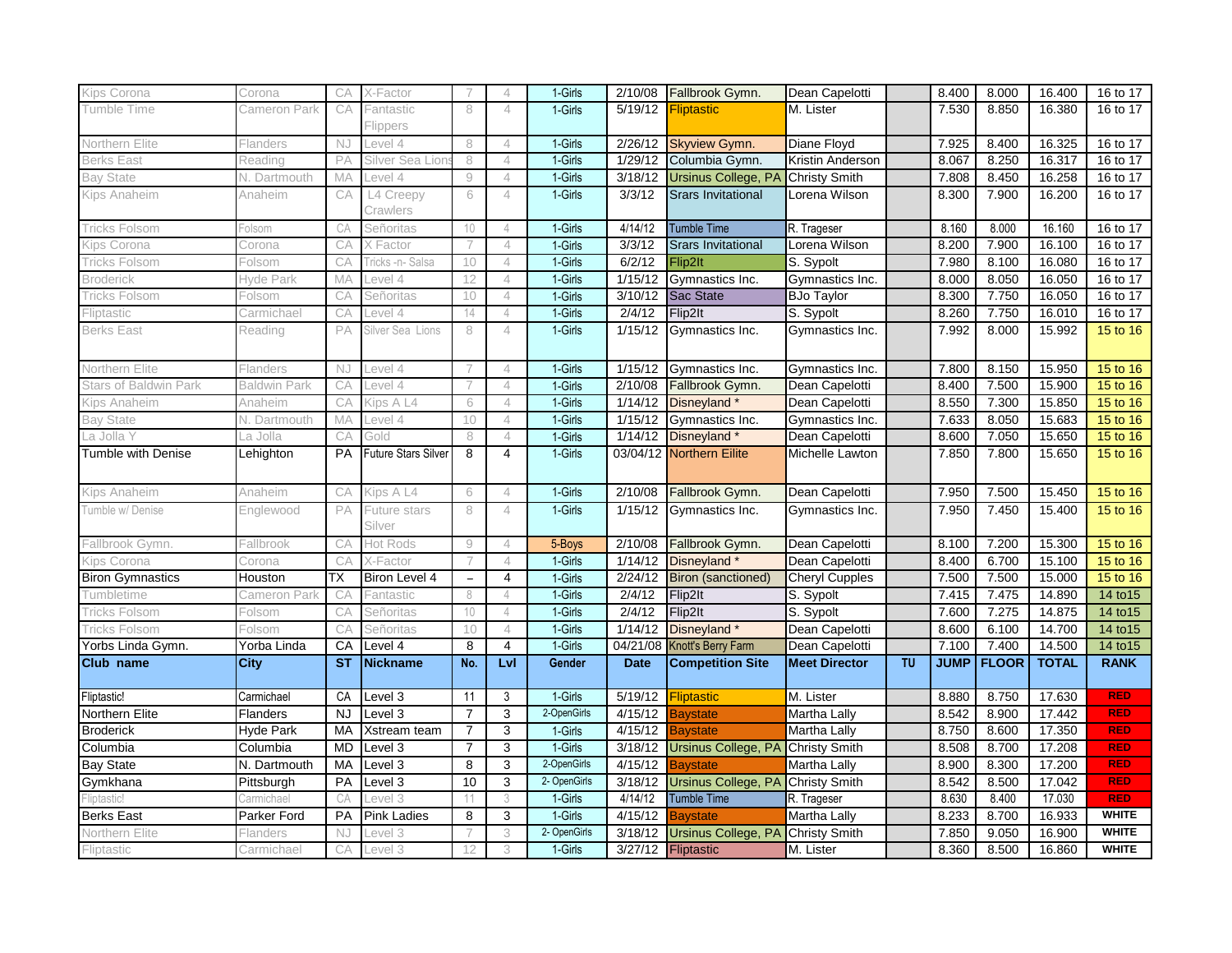| <b>WHITE</b><br>1-Girls<br>8.383<br>8.450<br>16.833<br>3<br>2/26/12<br><b>Skyview Gymn.</b><br>Diane Floyd<br>Columbia<br>Colmbia<br><b>MD</b><br>evel 3<br>6<br>1-Girls<br><b>WHITE</b><br>12<br>3<br>8.450<br>16.750<br><b>NJ</b><br>Level 3<br>03/04/12<br><b>Northern Eilite</b><br>Michelle Lawton<br>8.300<br>Kenvil<br>8.250<br><b>WHITE</b><br>Level 3 Boys<br>6<br>3<br>5-Boys<br>8.480<br>16.730<br>Carmichael<br>CA<br>6/2/12<br>Flip2lt<br>S. Sypolt<br><b>WHITE</b><br>PA<br>3<br>1-Girls<br>3/18/12<br><b>Ursinus College, PA</b><br>7.908<br>8.800<br>16.708<br><b>Berks East</b><br><b>Pink Ladies</b><br>8<br><b>Christy Smith</b><br>Parker Ford<br><b>WHITE</b><br>1-Girls<br>7.900<br>16.700<br>9<br>3<br>3/10/12<br>Sac State<br>8.800<br>Granite Bay<br>СA<br>Lifesavers<br><b>BJo Taylor</b><br>1-Girls<br>5/5/12<br>8.050<br>8.650<br>16.700<br><b>WHITE</b><br>9<br>3<br>Technique, CA<br><b>BJo Taylor</b><br><b>Tricks Granite Bay</b><br>СA<br>Granite Bav<br>Lifesavers<br><b>WHITE</b><br>1-Girls<br>8.200<br>8.450<br>16.650<br><b>MD</b><br>03/04/12<br><b>Northern Eilite</b><br>Michelle Lawton<br>_evel 3<br>3<br>Columbia<br>Columbia<br><b>WHITE</b><br>5/19/12<br>8.550<br>8.100<br>16.650<br>CA<br>3<br>5-Boys<br>M. Lister<br>Fliptastic!<br>evel 3 Boys<br>8<br><b>Fliptastic</b><br>Carmichael<br><b>WHITE</b><br>8.430<br>8.150<br>16.580<br>4-OpenBoys<br>4/14/12<br><b>Tumble Time</b><br>Fliptastic!<br>CA<br>evel 3<br>8<br>3<br>R. Trageser<br>Carmichael<br><b>WHITE</b><br>9<br>1-Girls<br>8.650<br>7.900<br>16.550<br>CA<br>The Divas<br>3<br>04/21/08<br>Knott's Berry Farm<br>Dean Capelotti<br>Roseville<br>1-Girls<br>8.300<br>16.433<br><b>WHITE</b><br>3<br>03/04/12<br><b>Northern Eilite</b><br>8.133<br><b>Broderick</b><br>Hyde Park<br>MA<br>Xstream team<br>$\overline{7}$<br>Michelle Lawton<br><b>WHITE</b><br>10<br>1-Girls<br>8.300<br>8.100<br>16.400<br>CA<br><b>Hot Tamales</b><br>3<br>3/3/12<br><b>Srars Invitational</b><br>Lorena Wilson<br>Anaheim<br>8.250<br><b>WHITE</b><br>3<br>2- OpenGirls<br><b>Ursinus College, PA</b><br>8.108<br>16.358<br><b>Bay State</b><br>MA<br>3/18/12<br><b>Christy Smith</b><br>evel 3<br>N. Dartmouth<br>4/14/12<br>8.700<br>7.650<br>16.350<br><b>WHITE</b><br>CA<br>9<br>3<br>1-Girls<br>Tumble Time<br>Granite Bay<br>Lifesavers<br>R. Trageser<br>6/2/12<br>8.530<br>7.800<br>16.330<br><b>WHITE</b><br>1-Girls<br>Flip2lt<br>S. Sypolt<br>Granite Bay<br>CA<br>Lifesavers<br>9<br>3<br><b>Ursinus College, PA Christy Smith</b><br>8.550<br>16.300<br><b>WHITE</b><br>1-Girls<br>3/18/12<br>7.750<br>Hyde Park<br>MA<br>3<br>Xstream team<br><b>WHITE</b><br>3<br>1-Girls<br>04/21/08 Knott's Berry Farm<br>8.300<br>8.000<br>16.300<br>CA<br>10<br>Dean Capelotti<br>Kips Anaheim<br>Anaheim<br>Hot Tamales<br><b>WHITE</b><br>1-Girls<br>8.050<br>8.250<br>CA<br>3<br>5/19/12<br>16.300<br>The Divas<br><b>Fliptastic</b><br>M. Lister<br>Roseville<br>1-Girls<br>8.150<br>16.290<br><b>WHITE</b><br>3<br>6/2/12<br>Flip2lt<br>S. Sypolt<br>8.140<br>Flip-2-It<br>10<br>Roseville<br>CА<br>The Divas<br><b>WHITE</b><br>1-Girls<br>8.175<br>16.275<br><b>MD</b><br>3<br>1/29/12<br>Columbia Gymn.<br>8.100<br>Columbia<br>_evel 3<br>6<br>Kristin Anderson<br>Colmbia<br><b>WHITE</b><br>3<br>1-Girls<br>5/5/12<br><b>BJo Taylor</b><br>7.450<br>8.825<br>16.275<br>CA<br>10<br>Technique, CA<br>Flip2lt<br>Roseville<br>The Divas<br>2- OpenGirls<br>8.450<br>16.267<br><b>WHITE</b><br>03/04/12<br>7.817<br>Northern Elite<br>3<br><b>Northern Eilite</b><br>Michelle Lawton<br>Flanders<br>NJ<br>evel 3<br><b>WHITE</b><br>R <sub>l</sub><br>Level 3<br>12<br>3<br>1-Girls<br>4/15/12<br>8.138<br>8.100<br>16.238<br>Pascoag<br>Martha Lally<br>Bavstate<br><b>WHITE</b><br>1-Girls<br>7.783<br>8.450<br>16.233<br>03/04/12 Northern Eilite<br><b>Berks East</b><br>PA<br><b>Pink Ladies</b><br>8<br>3<br>Michelle Lawton<br>Reading<br><b>WHITE</b><br>4-OpenBoys<br>8.410<br>7.800<br>16.210<br>Fliptastic<br>CA<br>3<br>3/28/12<br>Fliptastic<br>M. Lister<br>_evel 3<br>Carmichael<br><b>WHITE</b><br>1-Girls<br>2/10/08<br>8.200<br>8.000<br>16.200<br>CA<br>10<br>3<br>Fallbrook Gymn.<br>Dean Capelotti<br>Kips A L3<br>Kips Anaheim<br>Anaheim<br>1-Girls<br>7.850<br>8.300<br><b>WHITE</b><br>9<br>3<br>3/26/12<br>M. Lister<br>16.150<br>Flip-2-It<br>Roseville<br>CA<br><b>Fliptastic</b><br>The Divas<br>1-Girls<br>7.808<br>16.108<br><b>WHITE</b><br>1/15/12<br>8.300<br><b>MD</b><br>7<br>3<br>Gymnastics Inc.<br>Gymnastics Inc.<br>Columbia<br>Columbia<br>evel 3-<br>2- OpenGirls<br>8.500<br>7.600<br>16.100<br><b>WHITE</b><br>CA<br>$\overline{7}$<br>3<br>3/10/12<br>Sac State<br><b>BJo Taylor</b><br>Sacramento<br>Agility<br>8.575<br><b>WHITE</b><br>2- OpenGirls<br>5/5/12<br>7.490<br>16.065<br>CA<br>Technique, CA<br><b>BJo Taylor</b><br>Agility<br>3<br>Tricks Sacramento<br>Sacramento<br><b>WHITE</b><br><b>Future Stars</b><br>03/04/12<br>7.983<br>8.050<br>16.033<br><b>NJ</b><br>8<br>3<br>1-Girls<br><b>Northern Eilite</b><br>Michelle Lawton<br>Englewood<br>7.967<br>8.050<br><b>WHITE</b><br>1-Girls<br>1/15/12<br>16.017<br>3<br>Gymnastics Inc.<br>Hyde Park<br>MA<br>_evel 3<br>8<br>Gymnastics Inc.<br><b>WHITE</b><br>1-Girls<br>Flip2lt<br>CA<br>10<br>3<br>3/10/12<br>Sac State<br><b>BJo Taylor</b><br>8.125<br>7.875<br>16.000<br>Roseville<br>The Divas<br><b>YELLOW</b><br><b>NC</b><br>6<br>3<br>1-Girls<br>Ursinus College, PA<br>7.908<br>8.000<br>15.908<br>3/18/12<br>Jacksonville<br>Level 3<br><b>Christy Smith</b><br>2- OpenGirls<br>1/15/12<br>7.875<br>8.000<br>15.875<br><b>YELLOW</b><br>8<br>3<br>Gymnastics Inc.<br>Bay State<br>MA<br>_evel 3<br>Gymnastics Inc.<br>N. Dartmough<br>1-Girls<br>6/2/12<br>8.400<br>7.475<br>15.875<br><b>YELLOW</b><br>CA<br>Flip2lt<br>S. Sypolt<br>Carmichael<br>Level 3<br>13<br>3<br>2- OpenGirls<br>03/04/12 Northern Eilite<br><b>YELLOW</b><br>MA<br>3<br>7.800<br>8.000<br>15.800<br><b>Bay State</b><br>_evel 3<br>Michelle Lawton<br>N. Dartmouth<br>7.700<br>15.792<br><b>YELLOW</b><br>3<br>1/15/12<br>8.092<br>NJ<br>Level 3<br>11<br>1-Girls<br>Gymnastics Inc.<br>Gymnastics Inc.<br>Gymnastics Inc.<br>Kenvil<br>8.350<br>15.750<br><b>YELLOW</b><br>1-Girls<br>1/14/12<br>7.400<br>CA<br>evel 3<br>13<br>3<br>Disneyland*<br>Dean Capelotti<br>Fliptastic<br>Carmichael<br>PA<br>1/15/12<br>7.467<br>8.250<br>15.717<br><b>YELLOW</b><br>3<br>1-Girls<br><b>Berks East</b><br>Pink Ladies<br>8<br>Gymnastics Inc.<br>Gymnastics Inc.<br>Readinc<br><b>YELLOW</b><br>1-Girls<br>2/4/12<br>8.000<br>7.700<br>15.700<br>CA<br>9<br>3<br>Flip2lt<br>S. Sypolt<br>Granite Bay<br>Lifesavers<br><b>YELLOW</b><br>8.650<br>7.000<br>CA<br>3<br>5-Boys<br>1/14/12<br>Disneyland*<br>15.650<br>6<br>Dean Capelotti<br>Fliptastic<br>evel 3 Boys<br>Carmichael<br>1-Girls<br>7.667<br>7.950<br>15.617<br><b>YELLOW</b><br>3<br>1/15/12<br>Northern Elite<br>Flanders<br>NJ<br>evel 3<br>$\overline{7}$<br>Gymnastics Inc.<br>Gymnastics Inc.<br>2- OpenGirls<br>7.358<br>8.250<br>15.608<br><b>YELLOW</b><br>2/26/12<br><b>Skyview Gymn.</b><br>NJ<br>Northern Elite<br>3<br>Diane Floyd<br>Northern Elite<br>Flanders<br>1-Girls<br><b>YELLOW</b><br>7.425<br>8.100<br>15.525<br>PA<br><b>Pink Ladies</b><br>9<br>3<br>1/29/12<br>Columbia Gymn.<br>Kristin Anderson<br><b>Berks East</b><br>Reading | Tricks                    | Sacramento | CA | <b>Agility</b> | 6 | 3 | 2- OpenGirls | 4/14/12 | <b>Tumble Time</b> | R. Trageser | 8.600 | 8.250 | 16.850 | <b>WHITE</b> |
|-------------------------------------------------------------------------------------------------------------------------------------------------------------------------------------------------------------------------------------------------------------------------------------------------------------------------------------------------------------------------------------------------------------------------------------------------------------------------------------------------------------------------------------------------------------------------------------------------------------------------------------------------------------------------------------------------------------------------------------------------------------------------------------------------------------------------------------------------------------------------------------------------------------------------------------------------------------------------------------------------------------------------------------------------------------------------------------------------------------------------------------------------------------------------------------------------------------------------------------------------------------------------------------------------------------------------------------------------------------------------------------------------------------------------------------------------------------------------------------------------------------------------------------------------------------------------------------------------------------------------------------------------------------------------------------------------------------------------------------------------------------------------------------------------------------------------------------------------------------------------------------------------------------------------------------------------------------------------------------------------------------------------------------------------------------------------------------------------------------------------------------------------------------------------------------------------------------------------------------------------------------------------------------------------------------------------------------------------------------------------------------------------------------------------------------------------------------------------------------------------------------------------------------------------------------------------------------------------------------------------------------------------------------------------------------------------------------------------------------------------------------------------------------------------------------------------------------------------------------------------------------------------------------------------------------------------------------------------------------------------------------------------------------------------------------------------------------------------------------------------------------------------------------------------------------------------------------------------------------------------------------------------------------------------------------------------------------------------------------------------------------------------------------------------------------------------------------------------------------------------------------------------------------------------------------------------------------------------------------------------------------------------------------------------------------------------------------------------------------------------------------------------------------------------------------------------------------------------------------------------------------------------------------------------------------------------------------------------------------------------------------------------------------------------------------------------------------------------------------------------------------------------------------------------------------------------------------------------------------------------------------------------------------------------------------------------------------------------------------------------------------------------------------------------------------------------------------------------------------------------------------------------------------------------------------------------------------------------------------------------------------------------------------------------------------------------------------------------------------------------------------------------------------------------------------------------------------------------------------------------------------------------------------------------------------------------------------------------------------------------------------------------------------------------------------------------------------------------------------------------------------------------------------------------------------------------------------------------------------------------------------------------------------------------------------------------------------------------------------------------------------------------------------------------------------------------------------------------------------------------------------------------------------------------------------------------------------------------------------------------------------------------------------------------------------------------------------------------------------------------------------------------------------------------------------------------------------------------------------------------------------------------------------------------------------------------------------------------------------------------------------------------------------------------------------------------------------------------------------------------------------------------------------------------------------------------------------------------------------------------------------------------------------------------------------------------------------------------------------------------------------------------------------------------------------------------------------------------------------------------------------------------------------------------------------------------------------------------------------------------------------------------------------------------------------------------------------------------------------------------------------------------------------------------------------------------------------------------------------------------------------------------------------------------------------------------------------------------------------------------------------------------------------------------------------------------------------------------------------------------------------------------------------------------------------------------------------------------------------------------------------------------------------------------------------------------------------------------------------------------------------------------------------------------------------------|---------------------------|------------|----|----------------|---|---|--------------|---------|--------------------|-------------|-------|-------|--------|--------------|
|                                                                                                                                                                                                                                                                                                                                                                                                                                                                                                                                                                                                                                                                                                                                                                                                                                                                                                                                                                                                                                                                                                                                                                                                                                                                                                                                                                                                                                                                                                                                                                                                                                                                                                                                                                                                                                                                                                                                                                                                                                                                                                                                                                                                                                                                                                                                                                                                                                                                                                                                                                                                                                                                                                                                                                                                                                                                                                                                                                                                                                                                                                                                                                                                                                                                                                                                                                                                                                                                                                                                                                                                                                                                                                                                                                                                                                                                                                                                                                                                                                                                                                                                                                                                                                                                                                                                                                                                                                                                                                                                                                                                                                                                                                                                                                                                                                                                                                                                                                                                                                                                                                                                                                                                                                                                                                                                                                                                                                                                                                                                                                                                                                                                                                                                                                                                                                                                                                                                                                                                                                                                                                                                                                                                                                                                                                                                                                                                                                                                                                                                                                                                                                                                                                                                                                                                                                                                                                                                                                                                                                                                                                                                                                                                                                                                                                                                                                                                                                           |                           |            |    |                |   |   |              |         |                    |             |       |       |        |              |
|                                                                                                                                                                                                                                                                                                                                                                                                                                                                                                                                                                                                                                                                                                                                                                                                                                                                                                                                                                                                                                                                                                                                                                                                                                                                                                                                                                                                                                                                                                                                                                                                                                                                                                                                                                                                                                                                                                                                                                                                                                                                                                                                                                                                                                                                                                                                                                                                                                                                                                                                                                                                                                                                                                                                                                                                                                                                                                                                                                                                                                                                                                                                                                                                                                                                                                                                                                                                                                                                                                                                                                                                                                                                                                                                                                                                                                                                                                                                                                                                                                                                                                                                                                                                                                                                                                                                                                                                                                                                                                                                                                                                                                                                                                                                                                                                                                                                                                                                                                                                                                                                                                                                                                                                                                                                                                                                                                                                                                                                                                                                                                                                                                                                                                                                                                                                                                                                                                                                                                                                                                                                                                                                                                                                                                                                                                                                                                                                                                                                                                                                                                                                                                                                                                                                                                                                                                                                                                                                                                                                                                                                                                                                                                                                                                                                                                                                                                                                                                           | Gymnastics Inc.           |            |    |                |   |   |              |         |                    |             |       |       |        |              |
|                                                                                                                                                                                                                                                                                                                                                                                                                                                                                                                                                                                                                                                                                                                                                                                                                                                                                                                                                                                                                                                                                                                                                                                                                                                                                                                                                                                                                                                                                                                                                                                                                                                                                                                                                                                                                                                                                                                                                                                                                                                                                                                                                                                                                                                                                                                                                                                                                                                                                                                                                                                                                                                                                                                                                                                                                                                                                                                                                                                                                                                                                                                                                                                                                                                                                                                                                                                                                                                                                                                                                                                                                                                                                                                                                                                                                                                                                                                                                                                                                                                                                                                                                                                                                                                                                                                                                                                                                                                                                                                                                                                                                                                                                                                                                                                                                                                                                                                                                                                                                                                                                                                                                                                                                                                                                                                                                                                                                                                                                                                                                                                                                                                                                                                                                                                                                                                                                                                                                                                                                                                                                                                                                                                                                                                                                                                                                                                                                                                                                                                                                                                                                                                                                                                                                                                                                                                                                                                                                                                                                                                                                                                                                                                                                                                                                                                                                                                                                                           | Fliptastic!               |            |    |                |   |   |              |         |                    |             |       |       |        |              |
|                                                                                                                                                                                                                                                                                                                                                                                                                                                                                                                                                                                                                                                                                                                                                                                                                                                                                                                                                                                                                                                                                                                                                                                                                                                                                                                                                                                                                                                                                                                                                                                                                                                                                                                                                                                                                                                                                                                                                                                                                                                                                                                                                                                                                                                                                                                                                                                                                                                                                                                                                                                                                                                                                                                                                                                                                                                                                                                                                                                                                                                                                                                                                                                                                                                                                                                                                                                                                                                                                                                                                                                                                                                                                                                                                                                                                                                                                                                                                                                                                                                                                                                                                                                                                                                                                                                                                                                                                                                                                                                                                                                                                                                                                                                                                                                                                                                                                                                                                                                                                                                                                                                                                                                                                                                                                                                                                                                                                                                                                                                                                                                                                                                                                                                                                                                                                                                                                                                                                                                                                                                                                                                                                                                                                                                                                                                                                                                                                                                                                                                                                                                                                                                                                                                                                                                                                                                                                                                                                                                                                                                                                                                                                                                                                                                                                                                                                                                                                                           |                           |            |    |                |   |   |              |         |                    |             |       |       |        |              |
|                                                                                                                                                                                                                                                                                                                                                                                                                                                                                                                                                                                                                                                                                                                                                                                                                                                                                                                                                                                                                                                                                                                                                                                                                                                                                                                                                                                                                                                                                                                                                                                                                                                                                                                                                                                                                                                                                                                                                                                                                                                                                                                                                                                                                                                                                                                                                                                                                                                                                                                                                                                                                                                                                                                                                                                                                                                                                                                                                                                                                                                                                                                                                                                                                                                                                                                                                                                                                                                                                                                                                                                                                                                                                                                                                                                                                                                                                                                                                                                                                                                                                                                                                                                                                                                                                                                                                                                                                                                                                                                                                                                                                                                                                                                                                                                                                                                                                                                                                                                                                                                                                                                                                                                                                                                                                                                                                                                                                                                                                                                                                                                                                                                                                                                                                                                                                                                                                                                                                                                                                                                                                                                                                                                                                                                                                                                                                                                                                                                                                                                                                                                                                                                                                                                                                                                                                                                                                                                                                                                                                                                                                                                                                                                                                                                                                                                                                                                                                                           | <b>Tricks Granite Bay</b> |            |    |                |   |   |              |         |                    |             |       |       |        |              |
|                                                                                                                                                                                                                                                                                                                                                                                                                                                                                                                                                                                                                                                                                                                                                                                                                                                                                                                                                                                                                                                                                                                                                                                                                                                                                                                                                                                                                                                                                                                                                                                                                                                                                                                                                                                                                                                                                                                                                                                                                                                                                                                                                                                                                                                                                                                                                                                                                                                                                                                                                                                                                                                                                                                                                                                                                                                                                                                                                                                                                                                                                                                                                                                                                                                                                                                                                                                                                                                                                                                                                                                                                                                                                                                                                                                                                                                                                                                                                                                                                                                                                                                                                                                                                                                                                                                                                                                                                                                                                                                                                                                                                                                                                                                                                                                                                                                                                                                                                                                                                                                                                                                                                                                                                                                                                                                                                                                                                                                                                                                                                                                                                                                                                                                                                                                                                                                                                                                                                                                                                                                                                                                                                                                                                                                                                                                                                                                                                                                                                                                                                                                                                                                                                                                                                                                                                                                                                                                                                                                                                                                                                                                                                                                                                                                                                                                                                                                                                                           |                           |            |    |                |   |   |              |         |                    |             |       |       |        |              |
|                                                                                                                                                                                                                                                                                                                                                                                                                                                                                                                                                                                                                                                                                                                                                                                                                                                                                                                                                                                                                                                                                                                                                                                                                                                                                                                                                                                                                                                                                                                                                                                                                                                                                                                                                                                                                                                                                                                                                                                                                                                                                                                                                                                                                                                                                                                                                                                                                                                                                                                                                                                                                                                                                                                                                                                                                                                                                                                                                                                                                                                                                                                                                                                                                                                                                                                                                                                                                                                                                                                                                                                                                                                                                                                                                                                                                                                                                                                                                                                                                                                                                                                                                                                                                                                                                                                                                                                                                                                                                                                                                                                                                                                                                                                                                                                                                                                                                                                                                                                                                                                                                                                                                                                                                                                                                                                                                                                                                                                                                                                                                                                                                                                                                                                                                                                                                                                                                                                                                                                                                                                                                                                                                                                                                                                                                                                                                                                                                                                                                                                                                                                                                                                                                                                                                                                                                                                                                                                                                                                                                                                                                                                                                                                                                                                                                                                                                                                                                                           |                           |            |    |                |   |   |              |         |                    |             |       |       |        |              |
|                                                                                                                                                                                                                                                                                                                                                                                                                                                                                                                                                                                                                                                                                                                                                                                                                                                                                                                                                                                                                                                                                                                                                                                                                                                                                                                                                                                                                                                                                                                                                                                                                                                                                                                                                                                                                                                                                                                                                                                                                                                                                                                                                                                                                                                                                                                                                                                                                                                                                                                                                                                                                                                                                                                                                                                                                                                                                                                                                                                                                                                                                                                                                                                                                                                                                                                                                                                                                                                                                                                                                                                                                                                                                                                                                                                                                                                                                                                                                                                                                                                                                                                                                                                                                                                                                                                                                                                                                                                                                                                                                                                                                                                                                                                                                                                                                                                                                                                                                                                                                                                                                                                                                                                                                                                                                                                                                                                                                                                                                                                                                                                                                                                                                                                                                                                                                                                                                                                                                                                                                                                                                                                                                                                                                                                                                                                                                                                                                                                                                                                                                                                                                                                                                                                                                                                                                                                                                                                                                                                                                                                                                                                                                                                                                                                                                                                                                                                                                                           |                           |            |    |                |   |   |              |         |                    |             |       |       |        |              |
|                                                                                                                                                                                                                                                                                                                                                                                                                                                                                                                                                                                                                                                                                                                                                                                                                                                                                                                                                                                                                                                                                                                                                                                                                                                                                                                                                                                                                                                                                                                                                                                                                                                                                                                                                                                                                                                                                                                                                                                                                                                                                                                                                                                                                                                                                                                                                                                                                                                                                                                                                                                                                                                                                                                                                                                                                                                                                                                                                                                                                                                                                                                                                                                                                                                                                                                                                                                                                                                                                                                                                                                                                                                                                                                                                                                                                                                                                                                                                                                                                                                                                                                                                                                                                                                                                                                                                                                                                                                                                                                                                                                                                                                                                                                                                                                                                                                                                                                                                                                                                                                                                                                                                                                                                                                                                                                                                                                                                                                                                                                                                                                                                                                                                                                                                                                                                                                                                                                                                                                                                                                                                                                                                                                                                                                                                                                                                                                                                                                                                                                                                                                                                                                                                                                                                                                                                                                                                                                                                                                                                                                                                                                                                                                                                                                                                                                                                                                                                                           |                           |            |    |                |   |   |              |         |                    |             |       |       |        |              |
|                                                                                                                                                                                                                                                                                                                                                                                                                                                                                                                                                                                                                                                                                                                                                                                                                                                                                                                                                                                                                                                                                                                                                                                                                                                                                                                                                                                                                                                                                                                                                                                                                                                                                                                                                                                                                                                                                                                                                                                                                                                                                                                                                                                                                                                                                                                                                                                                                                                                                                                                                                                                                                                                                                                                                                                                                                                                                                                                                                                                                                                                                                                                                                                                                                                                                                                                                                                                                                                                                                                                                                                                                                                                                                                                                                                                                                                                                                                                                                                                                                                                                                                                                                                                                                                                                                                                                                                                                                                                                                                                                                                                                                                                                                                                                                                                                                                                                                                                                                                                                                                                                                                                                                                                                                                                                                                                                                                                                                                                                                                                                                                                                                                                                                                                                                                                                                                                                                                                                                                                                                                                                                                                                                                                                                                                                                                                                                                                                                                                                                                                                                                                                                                                                                                                                                                                                                                                                                                                                                                                                                                                                                                                                                                                                                                                                                                                                                                                                                           | Flip $2$ It               |            |    |                |   |   |              |         |                    |             |       |       |        |              |
|                                                                                                                                                                                                                                                                                                                                                                                                                                                                                                                                                                                                                                                                                                                                                                                                                                                                                                                                                                                                                                                                                                                                                                                                                                                                                                                                                                                                                                                                                                                                                                                                                                                                                                                                                                                                                                                                                                                                                                                                                                                                                                                                                                                                                                                                                                                                                                                                                                                                                                                                                                                                                                                                                                                                                                                                                                                                                                                                                                                                                                                                                                                                                                                                                                                                                                                                                                                                                                                                                                                                                                                                                                                                                                                                                                                                                                                                                                                                                                                                                                                                                                                                                                                                                                                                                                                                                                                                                                                                                                                                                                                                                                                                                                                                                                                                                                                                                                                                                                                                                                                                                                                                                                                                                                                                                                                                                                                                                                                                                                                                                                                                                                                                                                                                                                                                                                                                                                                                                                                                                                                                                                                                                                                                                                                                                                                                                                                                                                                                                                                                                                                                                                                                                                                                                                                                                                                                                                                                                                                                                                                                                                                                                                                                                                                                                                                                                                                                                                           |                           |            |    |                |   |   |              |         |                    |             |       |       |        |              |
|                                                                                                                                                                                                                                                                                                                                                                                                                                                                                                                                                                                                                                                                                                                                                                                                                                                                                                                                                                                                                                                                                                                                                                                                                                                                                                                                                                                                                                                                                                                                                                                                                                                                                                                                                                                                                                                                                                                                                                                                                                                                                                                                                                                                                                                                                                                                                                                                                                                                                                                                                                                                                                                                                                                                                                                                                                                                                                                                                                                                                                                                                                                                                                                                                                                                                                                                                                                                                                                                                                                                                                                                                                                                                                                                                                                                                                                                                                                                                                                                                                                                                                                                                                                                                                                                                                                                                                                                                                                                                                                                                                                                                                                                                                                                                                                                                                                                                                                                                                                                                                                                                                                                                                                                                                                                                                                                                                                                                                                                                                                                                                                                                                                                                                                                                                                                                                                                                                                                                                                                                                                                                                                                                                                                                                                                                                                                                                                                                                                                                                                                                                                                                                                                                                                                                                                                                                                                                                                                                                                                                                                                                                                                                                                                                                                                                                                                                                                                                                           | Kips Anaheim              |            |    |                |   |   |              |         |                    |             |       |       |        |              |
|                                                                                                                                                                                                                                                                                                                                                                                                                                                                                                                                                                                                                                                                                                                                                                                                                                                                                                                                                                                                                                                                                                                                                                                                                                                                                                                                                                                                                                                                                                                                                                                                                                                                                                                                                                                                                                                                                                                                                                                                                                                                                                                                                                                                                                                                                                                                                                                                                                                                                                                                                                                                                                                                                                                                                                                                                                                                                                                                                                                                                                                                                                                                                                                                                                                                                                                                                                                                                                                                                                                                                                                                                                                                                                                                                                                                                                                                                                                                                                                                                                                                                                                                                                                                                                                                                                                                                                                                                                                                                                                                                                                                                                                                                                                                                                                                                                                                                                                                                                                                                                                                                                                                                                                                                                                                                                                                                                                                                                                                                                                                                                                                                                                                                                                                                                                                                                                                                                                                                                                                                                                                                                                                                                                                                                                                                                                                                                                                                                                                                                                                                                                                                                                                                                                                                                                                                                                                                                                                                                                                                                                                                                                                                                                                                                                                                                                                                                                                                                           |                           |            |    |                |   |   |              |         |                    |             |       |       |        |              |
|                                                                                                                                                                                                                                                                                                                                                                                                                                                                                                                                                                                                                                                                                                                                                                                                                                                                                                                                                                                                                                                                                                                                                                                                                                                                                                                                                                                                                                                                                                                                                                                                                                                                                                                                                                                                                                                                                                                                                                                                                                                                                                                                                                                                                                                                                                                                                                                                                                                                                                                                                                                                                                                                                                                                                                                                                                                                                                                                                                                                                                                                                                                                                                                                                                                                                                                                                                                                                                                                                                                                                                                                                                                                                                                                                                                                                                                                                                                                                                                                                                                                                                                                                                                                                                                                                                                                                                                                                                                                                                                                                                                                                                                                                                                                                                                                                                                                                                                                                                                                                                                                                                                                                                                                                                                                                                                                                                                                                                                                                                                                                                                                                                                                                                                                                                                                                                                                                                                                                                                                                                                                                                                                                                                                                                                                                                                                                                                                                                                                                                                                                                                                                                                                                                                                                                                                                                                                                                                                                                                                                                                                                                                                                                                                                                                                                                                                                                                                                                           | <b>Tricks Granite Bay</b> |            |    |                |   |   |              |         |                    |             |       |       |        |              |
|                                                                                                                                                                                                                                                                                                                                                                                                                                                                                                                                                                                                                                                                                                                                                                                                                                                                                                                                                                                                                                                                                                                                                                                                                                                                                                                                                                                                                                                                                                                                                                                                                                                                                                                                                                                                                                                                                                                                                                                                                                                                                                                                                                                                                                                                                                                                                                                                                                                                                                                                                                                                                                                                                                                                                                                                                                                                                                                                                                                                                                                                                                                                                                                                                                                                                                                                                                                                                                                                                                                                                                                                                                                                                                                                                                                                                                                                                                                                                                                                                                                                                                                                                                                                                                                                                                                                                                                                                                                                                                                                                                                                                                                                                                                                                                                                                                                                                                                                                                                                                                                                                                                                                                                                                                                                                                                                                                                                                                                                                                                                                                                                                                                                                                                                                                                                                                                                                                                                                                                                                                                                                                                                                                                                                                                                                                                                                                                                                                                                                                                                                                                                                                                                                                                                                                                                                                                                                                                                                                                                                                                                                                                                                                                                                                                                                                                                                                                                                                           | <b>Tricks Granite Bay</b> |            |    |                |   |   |              |         |                    |             |       |       |        |              |
|                                                                                                                                                                                                                                                                                                                                                                                                                                                                                                                                                                                                                                                                                                                                                                                                                                                                                                                                                                                                                                                                                                                                                                                                                                                                                                                                                                                                                                                                                                                                                                                                                                                                                                                                                                                                                                                                                                                                                                                                                                                                                                                                                                                                                                                                                                                                                                                                                                                                                                                                                                                                                                                                                                                                                                                                                                                                                                                                                                                                                                                                                                                                                                                                                                                                                                                                                                                                                                                                                                                                                                                                                                                                                                                                                                                                                                                                                                                                                                                                                                                                                                                                                                                                                                                                                                                                                                                                                                                                                                                                                                                                                                                                                                                                                                                                                                                                                                                                                                                                                                                                                                                                                                                                                                                                                                                                                                                                                                                                                                                                                                                                                                                                                                                                                                                                                                                                                                                                                                                                                                                                                                                                                                                                                                                                                                                                                                                                                                                                                                                                                                                                                                                                                                                                                                                                                                                                                                                                                                                                                                                                                                                                                                                                                                                                                                                                                                                                                                           | <b>Broderick</b>          |            |    |                |   |   |              |         |                    |             |       |       |        |              |
|                                                                                                                                                                                                                                                                                                                                                                                                                                                                                                                                                                                                                                                                                                                                                                                                                                                                                                                                                                                                                                                                                                                                                                                                                                                                                                                                                                                                                                                                                                                                                                                                                                                                                                                                                                                                                                                                                                                                                                                                                                                                                                                                                                                                                                                                                                                                                                                                                                                                                                                                                                                                                                                                                                                                                                                                                                                                                                                                                                                                                                                                                                                                                                                                                                                                                                                                                                                                                                                                                                                                                                                                                                                                                                                                                                                                                                                                                                                                                                                                                                                                                                                                                                                                                                                                                                                                                                                                                                                                                                                                                                                                                                                                                                                                                                                                                                                                                                                                                                                                                                                                                                                                                                                                                                                                                                                                                                                                                                                                                                                                                                                                                                                                                                                                                                                                                                                                                                                                                                                                                                                                                                                                                                                                                                                                                                                                                                                                                                                                                                                                                                                                                                                                                                                                                                                                                                                                                                                                                                                                                                                                                                                                                                                                                                                                                                                                                                                                                                           |                           |            |    |                |   |   |              |         |                    |             |       |       |        |              |
|                                                                                                                                                                                                                                                                                                                                                                                                                                                                                                                                                                                                                                                                                                                                                                                                                                                                                                                                                                                                                                                                                                                                                                                                                                                                                                                                                                                                                                                                                                                                                                                                                                                                                                                                                                                                                                                                                                                                                                                                                                                                                                                                                                                                                                                                                                                                                                                                                                                                                                                                                                                                                                                                                                                                                                                                                                                                                                                                                                                                                                                                                                                                                                                                                                                                                                                                                                                                                                                                                                                                                                                                                                                                                                                                                                                                                                                                                                                                                                                                                                                                                                                                                                                                                                                                                                                                                                                                                                                                                                                                                                                                                                                                                                                                                                                                                                                                                                                                                                                                                                                                                                                                                                                                                                                                                                                                                                                                                                                                                                                                                                                                                                                                                                                                                                                                                                                                                                                                                                                                                                                                                                                                                                                                                                                                                                                                                                                                                                                                                                                                                                                                                                                                                                                                                                                                                                                                                                                                                                                                                                                                                                                                                                                                                                                                                                                                                                                                                                           | Flip-2-lt                 |            |    |                |   |   |              |         |                    |             |       |       |        |              |
|                                                                                                                                                                                                                                                                                                                                                                                                                                                                                                                                                                                                                                                                                                                                                                                                                                                                                                                                                                                                                                                                                                                                                                                                                                                                                                                                                                                                                                                                                                                                                                                                                                                                                                                                                                                                                                                                                                                                                                                                                                                                                                                                                                                                                                                                                                                                                                                                                                                                                                                                                                                                                                                                                                                                                                                                                                                                                                                                                                                                                                                                                                                                                                                                                                                                                                                                                                                                                                                                                                                                                                                                                                                                                                                                                                                                                                                                                                                                                                                                                                                                                                                                                                                                                                                                                                                                                                                                                                                                                                                                                                                                                                                                                                                                                                                                                                                                                                                                                                                                                                                                                                                                                                                                                                                                                                                                                                                                                                                                                                                                                                                                                                                                                                                                                                                                                                                                                                                                                                                                                                                                                                                                                                                                                                                                                                                                                                                                                                                                                                                                                                                                                                                                                                                                                                                                                                                                                                                                                                                                                                                                                                                                                                                                                                                                                                                                                                                                                                           |                           |            |    |                |   |   |              |         |                    |             |       |       |        |              |
|                                                                                                                                                                                                                                                                                                                                                                                                                                                                                                                                                                                                                                                                                                                                                                                                                                                                                                                                                                                                                                                                                                                                                                                                                                                                                                                                                                                                                                                                                                                                                                                                                                                                                                                                                                                                                                                                                                                                                                                                                                                                                                                                                                                                                                                                                                                                                                                                                                                                                                                                                                                                                                                                                                                                                                                                                                                                                                                                                                                                                                                                                                                                                                                                                                                                                                                                                                                                                                                                                                                                                                                                                                                                                                                                                                                                                                                                                                                                                                                                                                                                                                                                                                                                                                                                                                                                                                                                                                                                                                                                                                                                                                                                                                                                                                                                                                                                                                                                                                                                                                                                                                                                                                                                                                                                                                                                                                                                                                                                                                                                                                                                                                                                                                                                                                                                                                                                                                                                                                                                                                                                                                                                                                                                                                                                                                                                                                                                                                                                                                                                                                                                                                                                                                                                                                                                                                                                                                                                                                                                                                                                                                                                                                                                                                                                                                                                                                                                                                           |                           |            |    |                |   |   |              |         |                    |             |       |       |        |              |
|                                                                                                                                                                                                                                                                                                                                                                                                                                                                                                                                                                                                                                                                                                                                                                                                                                                                                                                                                                                                                                                                                                                                                                                                                                                                                                                                                                                                                                                                                                                                                                                                                                                                                                                                                                                                                                                                                                                                                                                                                                                                                                                                                                                                                                                                                                                                                                                                                                                                                                                                                                                                                                                                                                                                                                                                                                                                                                                                                                                                                                                                                                                                                                                                                                                                                                                                                                                                                                                                                                                                                                                                                                                                                                                                                                                                                                                                                                                                                                                                                                                                                                                                                                                                                                                                                                                                                                                                                                                                                                                                                                                                                                                                                                                                                                                                                                                                                                                                                                                                                                                                                                                                                                                                                                                                                                                                                                                                                                                                                                                                                                                                                                                                                                                                                                                                                                                                                                                                                                                                                                                                                                                                                                                                                                                                                                                                                                                                                                                                                                                                                                                                                                                                                                                                                                                                                                                                                                                                                                                                                                                                                                                                                                                                                                                                                                                                                                                                                                           |                           |            |    |                |   |   |              |         |                    |             |       |       |        |              |
|                                                                                                                                                                                                                                                                                                                                                                                                                                                                                                                                                                                                                                                                                                                                                                                                                                                                                                                                                                                                                                                                                                                                                                                                                                                                                                                                                                                                                                                                                                                                                                                                                                                                                                                                                                                                                                                                                                                                                                                                                                                                                                                                                                                                                                                                                                                                                                                                                                                                                                                                                                                                                                                                                                                                                                                                                                                                                                                                                                                                                                                                                                                                                                                                                                                                                                                                                                                                                                                                                                                                                                                                                                                                                                                                                                                                                                                                                                                                                                                                                                                                                                                                                                                                                                                                                                                                                                                                                                                                                                                                                                                                                                                                                                                                                                                                                                                                                                                                                                                                                                                                                                                                                                                                                                                                                                                                                                                                                                                                                                                                                                                                                                                                                                                                                                                                                                                                                                                                                                                                                                                                                                                                                                                                                                                                                                                                                                                                                                                                                                                                                                                                                                                                                                                                                                                                                                                                                                                                                                                                                                                                                                                                                                                                                                                                                                                                                                                                                                           |                           |            |    |                |   |   |              |         |                    |             |       |       |        |              |
|                                                                                                                                                                                                                                                                                                                                                                                                                                                                                                                                                                                                                                                                                                                                                                                                                                                                                                                                                                                                                                                                                                                                                                                                                                                                                                                                                                                                                                                                                                                                                                                                                                                                                                                                                                                                                                                                                                                                                                                                                                                                                                                                                                                                                                                                                                                                                                                                                                                                                                                                                                                                                                                                                                                                                                                                                                                                                                                                                                                                                                                                                                                                                                                                                                                                                                                                                                                                                                                                                                                                                                                                                                                                                                                                                                                                                                                                                                                                                                                                                                                                                                                                                                                                                                                                                                                                                                                                                                                                                                                                                                                                                                                                                                                                                                                                                                                                                                                                                                                                                                                                                                                                                                                                                                                                                                                                                                                                                                                                                                                                                                                                                                                                                                                                                                                                                                                                                                                                                                                                                                                                                                                                                                                                                                                                                                                                                                                                                                                                                                                                                                                                                                                                                                                                                                                                                                                                                                                                                                                                                                                                                                                                                                                                                                                                                                                                                                                                                                           | Sports Kids Gym           |            |    |                |   |   |              |         |                    |             |       |       |        |              |
|                                                                                                                                                                                                                                                                                                                                                                                                                                                                                                                                                                                                                                                                                                                                                                                                                                                                                                                                                                                                                                                                                                                                                                                                                                                                                                                                                                                                                                                                                                                                                                                                                                                                                                                                                                                                                                                                                                                                                                                                                                                                                                                                                                                                                                                                                                                                                                                                                                                                                                                                                                                                                                                                                                                                                                                                                                                                                                                                                                                                                                                                                                                                                                                                                                                                                                                                                                                                                                                                                                                                                                                                                                                                                                                                                                                                                                                                                                                                                                                                                                                                                                                                                                                                                                                                                                                                                                                                                                                                                                                                                                                                                                                                                                                                                                                                                                                                                                                                                                                                                                                                                                                                                                                                                                                                                                                                                                                                                                                                                                                                                                                                                                                                                                                                                                                                                                                                                                                                                                                                                                                                                                                                                                                                                                                                                                                                                                                                                                                                                                                                                                                                                                                                                                                                                                                                                                                                                                                                                                                                                                                                                                                                                                                                                                                                                                                                                                                                                                           |                           |            |    |                |   |   |              |         |                    |             |       |       |        |              |
|                                                                                                                                                                                                                                                                                                                                                                                                                                                                                                                                                                                                                                                                                                                                                                                                                                                                                                                                                                                                                                                                                                                                                                                                                                                                                                                                                                                                                                                                                                                                                                                                                                                                                                                                                                                                                                                                                                                                                                                                                                                                                                                                                                                                                                                                                                                                                                                                                                                                                                                                                                                                                                                                                                                                                                                                                                                                                                                                                                                                                                                                                                                                                                                                                                                                                                                                                                                                                                                                                                                                                                                                                                                                                                                                                                                                                                                                                                                                                                                                                                                                                                                                                                                                                                                                                                                                                                                                                                                                                                                                                                                                                                                                                                                                                                                                                                                                                                                                                                                                                                                                                                                                                                                                                                                                                                                                                                                                                                                                                                                                                                                                                                                                                                                                                                                                                                                                                                                                                                                                                                                                                                                                                                                                                                                                                                                                                                                                                                                                                                                                                                                                                                                                                                                                                                                                                                                                                                                                                                                                                                                                                                                                                                                                                                                                                                                                                                                                                                           |                           |            |    |                |   |   |              |         |                    |             |       |       |        |              |
|                                                                                                                                                                                                                                                                                                                                                                                                                                                                                                                                                                                                                                                                                                                                                                                                                                                                                                                                                                                                                                                                                                                                                                                                                                                                                                                                                                                                                                                                                                                                                                                                                                                                                                                                                                                                                                                                                                                                                                                                                                                                                                                                                                                                                                                                                                                                                                                                                                                                                                                                                                                                                                                                                                                                                                                                                                                                                                                                                                                                                                                                                                                                                                                                                                                                                                                                                                                                                                                                                                                                                                                                                                                                                                                                                                                                                                                                                                                                                                                                                                                                                                                                                                                                                                                                                                                                                                                                                                                                                                                                                                                                                                                                                                                                                                                                                                                                                                                                                                                                                                                                                                                                                                                                                                                                                                                                                                                                                                                                                                                                                                                                                                                                                                                                                                                                                                                                                                                                                                                                                                                                                                                                                                                                                                                                                                                                                                                                                                                                                                                                                                                                                                                                                                                                                                                                                                                                                                                                                                                                                                                                                                                                                                                                                                                                                                                                                                                                                                           |                           |            |    |                |   |   |              |         |                    |             |       |       |        |              |
|                                                                                                                                                                                                                                                                                                                                                                                                                                                                                                                                                                                                                                                                                                                                                                                                                                                                                                                                                                                                                                                                                                                                                                                                                                                                                                                                                                                                                                                                                                                                                                                                                                                                                                                                                                                                                                                                                                                                                                                                                                                                                                                                                                                                                                                                                                                                                                                                                                                                                                                                                                                                                                                                                                                                                                                                                                                                                                                                                                                                                                                                                                                                                                                                                                                                                                                                                                                                                                                                                                                                                                                                                                                                                                                                                                                                                                                                                                                                                                                                                                                                                                                                                                                                                                                                                                                                                                                                                                                                                                                                                                                                                                                                                                                                                                                                                                                                                                                                                                                                                                                                                                                                                                                                                                                                                                                                                                                                                                                                                                                                                                                                                                                                                                                                                                                                                                                                                                                                                                                                                                                                                                                                                                                                                                                                                                                                                                                                                                                                                                                                                                                                                                                                                                                                                                                                                                                                                                                                                                                                                                                                                                                                                                                                                                                                                                                                                                                                                                           |                           |            |    |                |   |   |              |         |                    |             |       |       |        |              |
|                                                                                                                                                                                                                                                                                                                                                                                                                                                                                                                                                                                                                                                                                                                                                                                                                                                                                                                                                                                                                                                                                                                                                                                                                                                                                                                                                                                                                                                                                                                                                                                                                                                                                                                                                                                                                                                                                                                                                                                                                                                                                                                                                                                                                                                                                                                                                                                                                                                                                                                                                                                                                                                                                                                                                                                                                                                                                                                                                                                                                                                                                                                                                                                                                                                                                                                                                                                                                                                                                                                                                                                                                                                                                                                                                                                                                                                                                                                                                                                                                                                                                                                                                                                                                                                                                                                                                                                                                                                                                                                                                                                                                                                                                                                                                                                                                                                                                                                                                                                                                                                                                                                                                                                                                                                                                                                                                                                                                                                                                                                                                                                                                                                                                                                                                                                                                                                                                                                                                                                                                                                                                                                                                                                                                                                                                                                                                                                                                                                                                                                                                                                                                                                                                                                                                                                                                                                                                                                                                                                                                                                                                                                                                                                                                                                                                                                                                                                                                                           |                           |            |    |                |   |   |              |         |                    |             |       |       |        |              |
|                                                                                                                                                                                                                                                                                                                                                                                                                                                                                                                                                                                                                                                                                                                                                                                                                                                                                                                                                                                                                                                                                                                                                                                                                                                                                                                                                                                                                                                                                                                                                                                                                                                                                                                                                                                                                                                                                                                                                                                                                                                                                                                                                                                                                                                                                                                                                                                                                                                                                                                                                                                                                                                                                                                                                                                                                                                                                                                                                                                                                                                                                                                                                                                                                                                                                                                                                                                                                                                                                                                                                                                                                                                                                                                                                                                                                                                                                                                                                                                                                                                                                                                                                                                                                                                                                                                                                                                                                                                                                                                                                                                                                                                                                                                                                                                                                                                                                                                                                                                                                                                                                                                                                                                                                                                                                                                                                                                                                                                                                                                                                                                                                                                                                                                                                                                                                                                                                                                                                                                                                                                                                                                                                                                                                                                                                                                                                                                                                                                                                                                                                                                                                                                                                                                                                                                                                                                                                                                                                                                                                                                                                                                                                                                                                                                                                                                                                                                                                                           | <b>Tricks Sacramento</b>  |            |    |                |   |   |              |         |                    |             |       |       |        |              |
|                                                                                                                                                                                                                                                                                                                                                                                                                                                                                                                                                                                                                                                                                                                                                                                                                                                                                                                                                                                                                                                                                                                                                                                                                                                                                                                                                                                                                                                                                                                                                                                                                                                                                                                                                                                                                                                                                                                                                                                                                                                                                                                                                                                                                                                                                                                                                                                                                                                                                                                                                                                                                                                                                                                                                                                                                                                                                                                                                                                                                                                                                                                                                                                                                                                                                                                                                                                                                                                                                                                                                                                                                                                                                                                                                                                                                                                                                                                                                                                                                                                                                                                                                                                                                                                                                                                                                                                                                                                                                                                                                                                                                                                                                                                                                                                                                                                                                                                                                                                                                                                                                                                                                                                                                                                                                                                                                                                                                                                                                                                                                                                                                                                                                                                                                                                                                                                                                                                                                                                                                                                                                                                                                                                                                                                                                                                                                                                                                                                                                                                                                                                                                                                                                                                                                                                                                                                                                                                                                                                                                                                                                                                                                                                                                                                                                                                                                                                                                                           |                           |            |    |                |   |   |              |         |                    |             |       |       |        |              |
|                                                                                                                                                                                                                                                                                                                                                                                                                                                                                                                                                                                                                                                                                                                                                                                                                                                                                                                                                                                                                                                                                                                                                                                                                                                                                                                                                                                                                                                                                                                                                                                                                                                                                                                                                                                                                                                                                                                                                                                                                                                                                                                                                                                                                                                                                                                                                                                                                                                                                                                                                                                                                                                                                                                                                                                                                                                                                                                                                                                                                                                                                                                                                                                                                                                                                                                                                                                                                                                                                                                                                                                                                                                                                                                                                                                                                                                                                                                                                                                                                                                                                                                                                                                                                                                                                                                                                                                                                                                                                                                                                                                                                                                                                                                                                                                                                                                                                                                                                                                                                                                                                                                                                                                                                                                                                                                                                                                                                                                                                                                                                                                                                                                                                                                                                                                                                                                                                                                                                                                                                                                                                                                                                                                                                                                                                                                                                                                                                                                                                                                                                                                                                                                                                                                                                                                                                                                                                                                                                                                                                                                                                                                                                                                                                                                                                                                                                                                                                                           | <b>Tumble with Denise</b> |            |    |                |   |   |              |         |                    |             |       |       |        |              |
|                                                                                                                                                                                                                                                                                                                                                                                                                                                                                                                                                                                                                                                                                                                                                                                                                                                                                                                                                                                                                                                                                                                                                                                                                                                                                                                                                                                                                                                                                                                                                                                                                                                                                                                                                                                                                                                                                                                                                                                                                                                                                                                                                                                                                                                                                                                                                                                                                                                                                                                                                                                                                                                                                                                                                                                                                                                                                                                                                                                                                                                                                                                                                                                                                                                                                                                                                                                                                                                                                                                                                                                                                                                                                                                                                                                                                                                                                                                                                                                                                                                                                                                                                                                                                                                                                                                                                                                                                                                                                                                                                                                                                                                                                                                                                                                                                                                                                                                                                                                                                                                                                                                                                                                                                                                                                                                                                                                                                                                                                                                                                                                                                                                                                                                                                                                                                                                                                                                                                                                                                                                                                                                                                                                                                                                                                                                                                                                                                                                                                                                                                                                                                                                                                                                                                                                                                                                                                                                                                                                                                                                                                                                                                                                                                                                                                                                                                                                                                                           | <b>Broderick</b>          |            |    |                |   |   |              |         |                    |             |       |       |        |              |
|                                                                                                                                                                                                                                                                                                                                                                                                                                                                                                                                                                                                                                                                                                                                                                                                                                                                                                                                                                                                                                                                                                                                                                                                                                                                                                                                                                                                                                                                                                                                                                                                                                                                                                                                                                                                                                                                                                                                                                                                                                                                                                                                                                                                                                                                                                                                                                                                                                                                                                                                                                                                                                                                                                                                                                                                                                                                                                                                                                                                                                                                                                                                                                                                                                                                                                                                                                                                                                                                                                                                                                                                                                                                                                                                                                                                                                                                                                                                                                                                                                                                                                                                                                                                                                                                                                                                                                                                                                                                                                                                                                                                                                                                                                                                                                                                                                                                                                                                                                                                                                                                                                                                                                                                                                                                                                                                                                                                                                                                                                                                                                                                                                                                                                                                                                                                                                                                                                                                                                                                                                                                                                                                                                                                                                                                                                                                                                                                                                                                                                                                                                                                                                                                                                                                                                                                                                                                                                                                                                                                                                                                                                                                                                                                                                                                                                                                                                                                                                           |                           |            |    |                |   |   |              |         |                    |             |       |       |        |              |
|                                                                                                                                                                                                                                                                                                                                                                                                                                                                                                                                                                                                                                                                                                                                                                                                                                                                                                                                                                                                                                                                                                                                                                                                                                                                                                                                                                                                                                                                                                                                                                                                                                                                                                                                                                                                                                                                                                                                                                                                                                                                                                                                                                                                                                                                                                                                                                                                                                                                                                                                                                                                                                                                                                                                                                                                                                                                                                                                                                                                                                                                                                                                                                                                                                                                                                                                                                                                                                                                                                                                                                                                                                                                                                                                                                                                                                                                                                                                                                                                                                                                                                                                                                                                                                                                                                                                                                                                                                                                                                                                                                                                                                                                                                                                                                                                                                                                                                                                                                                                                                                                                                                                                                                                                                                                                                                                                                                                                                                                                                                                                                                                                                                                                                                                                                                                                                                                                                                                                                                                                                                                                                                                                                                                                                                                                                                                                                                                                                                                                                                                                                                                                                                                                                                                                                                                                                                                                                                                                                                                                                                                                                                                                                                                                                                                                                                                                                                                                                           | Classic                   |            |    |                |   |   |              |         |                    |             |       |       |        |              |
|                                                                                                                                                                                                                                                                                                                                                                                                                                                                                                                                                                                                                                                                                                                                                                                                                                                                                                                                                                                                                                                                                                                                                                                                                                                                                                                                                                                                                                                                                                                                                                                                                                                                                                                                                                                                                                                                                                                                                                                                                                                                                                                                                                                                                                                                                                                                                                                                                                                                                                                                                                                                                                                                                                                                                                                                                                                                                                                                                                                                                                                                                                                                                                                                                                                                                                                                                                                                                                                                                                                                                                                                                                                                                                                                                                                                                                                                                                                                                                                                                                                                                                                                                                                                                                                                                                                                                                                                                                                                                                                                                                                                                                                                                                                                                                                                                                                                                                                                                                                                                                                                                                                                                                                                                                                                                                                                                                                                                                                                                                                                                                                                                                                                                                                                                                                                                                                                                                                                                                                                                                                                                                                                                                                                                                                                                                                                                                                                                                                                                                                                                                                                                                                                                                                                                                                                                                                                                                                                                                                                                                                                                                                                                                                                                                                                                                                                                                                                                                           |                           |            |    |                |   |   |              |         |                    |             |       |       |        |              |
|                                                                                                                                                                                                                                                                                                                                                                                                                                                                                                                                                                                                                                                                                                                                                                                                                                                                                                                                                                                                                                                                                                                                                                                                                                                                                                                                                                                                                                                                                                                                                                                                                                                                                                                                                                                                                                                                                                                                                                                                                                                                                                                                                                                                                                                                                                                                                                                                                                                                                                                                                                                                                                                                                                                                                                                                                                                                                                                                                                                                                                                                                                                                                                                                                                                                                                                                                                                                                                                                                                                                                                                                                                                                                                                                                                                                                                                                                                                                                                                                                                                                                                                                                                                                                                                                                                                                                                                                                                                                                                                                                                                                                                                                                                                                                                                                                                                                                                                                                                                                                                                                                                                                                                                                                                                                                                                                                                                                                                                                                                                                                                                                                                                                                                                                                                                                                                                                                                                                                                                                                                                                                                                                                                                                                                                                                                                                                                                                                                                                                                                                                                                                                                                                                                                                                                                                                                                                                                                                                                                                                                                                                                                                                                                                                                                                                                                                                                                                                                           | Fliptastic!               |            |    |                |   |   |              |         |                    |             |       |       |        |              |
|                                                                                                                                                                                                                                                                                                                                                                                                                                                                                                                                                                                                                                                                                                                                                                                                                                                                                                                                                                                                                                                                                                                                                                                                                                                                                                                                                                                                                                                                                                                                                                                                                                                                                                                                                                                                                                                                                                                                                                                                                                                                                                                                                                                                                                                                                                                                                                                                                                                                                                                                                                                                                                                                                                                                                                                                                                                                                                                                                                                                                                                                                                                                                                                                                                                                                                                                                                                                                                                                                                                                                                                                                                                                                                                                                                                                                                                                                                                                                                                                                                                                                                                                                                                                                                                                                                                                                                                                                                                                                                                                                                                                                                                                                                                                                                                                                                                                                                                                                                                                                                                                                                                                                                                                                                                                                                                                                                                                                                                                                                                                                                                                                                                                                                                                                                                                                                                                                                                                                                                                                                                                                                                                                                                                                                                                                                                                                                                                                                                                                                                                                                                                                                                                                                                                                                                                                                                                                                                                                                                                                                                                                                                                                                                                                                                                                                                                                                                                                                           |                           |            |    |                |   |   |              |         |                    |             |       |       |        |              |
|                                                                                                                                                                                                                                                                                                                                                                                                                                                                                                                                                                                                                                                                                                                                                                                                                                                                                                                                                                                                                                                                                                                                                                                                                                                                                                                                                                                                                                                                                                                                                                                                                                                                                                                                                                                                                                                                                                                                                                                                                                                                                                                                                                                                                                                                                                                                                                                                                                                                                                                                                                                                                                                                                                                                                                                                                                                                                                                                                                                                                                                                                                                                                                                                                                                                                                                                                                                                                                                                                                                                                                                                                                                                                                                                                                                                                                                                                                                                                                                                                                                                                                                                                                                                                                                                                                                                                                                                                                                                                                                                                                                                                                                                                                                                                                                                                                                                                                                                                                                                                                                                                                                                                                                                                                                                                                                                                                                                                                                                                                                                                                                                                                                                                                                                                                                                                                                                                                                                                                                                                                                                                                                                                                                                                                                                                                                                                                                                                                                                                                                                                                                                                                                                                                                                                                                                                                                                                                                                                                                                                                                                                                                                                                                                                                                                                                                                                                                                                                           |                           |            |    |                |   |   |              |         |                    |             |       |       |        |              |
|                                                                                                                                                                                                                                                                                                                                                                                                                                                                                                                                                                                                                                                                                                                                                                                                                                                                                                                                                                                                                                                                                                                                                                                                                                                                                                                                                                                                                                                                                                                                                                                                                                                                                                                                                                                                                                                                                                                                                                                                                                                                                                                                                                                                                                                                                                                                                                                                                                                                                                                                                                                                                                                                                                                                                                                                                                                                                                                                                                                                                                                                                                                                                                                                                                                                                                                                                                                                                                                                                                                                                                                                                                                                                                                                                                                                                                                                                                                                                                                                                                                                                                                                                                                                                                                                                                                                                                                                                                                                                                                                                                                                                                                                                                                                                                                                                                                                                                                                                                                                                                                                                                                                                                                                                                                                                                                                                                                                                                                                                                                                                                                                                                                                                                                                                                                                                                                                                                                                                                                                                                                                                                                                                                                                                                                                                                                                                                                                                                                                                                                                                                                                                                                                                                                                                                                                                                                                                                                                                                                                                                                                                                                                                                                                                                                                                                                                                                                                                                           |                           |            |    |                |   |   |              |         |                    |             |       |       |        |              |
|                                                                                                                                                                                                                                                                                                                                                                                                                                                                                                                                                                                                                                                                                                                                                                                                                                                                                                                                                                                                                                                                                                                                                                                                                                                                                                                                                                                                                                                                                                                                                                                                                                                                                                                                                                                                                                                                                                                                                                                                                                                                                                                                                                                                                                                                                                                                                                                                                                                                                                                                                                                                                                                                                                                                                                                                                                                                                                                                                                                                                                                                                                                                                                                                                                                                                                                                                                                                                                                                                                                                                                                                                                                                                                                                                                                                                                                                                                                                                                                                                                                                                                                                                                                                                                                                                                                                                                                                                                                                                                                                                                                                                                                                                                                                                                                                                                                                                                                                                                                                                                                                                                                                                                                                                                                                                                                                                                                                                                                                                                                                                                                                                                                                                                                                                                                                                                                                                                                                                                                                                                                                                                                                                                                                                                                                                                                                                                                                                                                                                                                                                                                                                                                                                                                                                                                                                                                                                                                                                                                                                                                                                                                                                                                                                                                                                                                                                                                                                                           |                           |            |    |                |   |   |              |         |                    |             |       |       |        |              |
|                                                                                                                                                                                                                                                                                                                                                                                                                                                                                                                                                                                                                                                                                                                                                                                                                                                                                                                                                                                                                                                                                                                                                                                                                                                                                                                                                                                                                                                                                                                                                                                                                                                                                                                                                                                                                                                                                                                                                                                                                                                                                                                                                                                                                                                                                                                                                                                                                                                                                                                                                                                                                                                                                                                                                                                                                                                                                                                                                                                                                                                                                                                                                                                                                                                                                                                                                                                                                                                                                                                                                                                                                                                                                                                                                                                                                                                                                                                                                                                                                                                                                                                                                                                                                                                                                                                                                                                                                                                                                                                                                                                                                                                                                                                                                                                                                                                                                                                                                                                                                                                                                                                                                                                                                                                                                                                                                                                                                                                                                                                                                                                                                                                                                                                                                                                                                                                                                                                                                                                                                                                                                                                                                                                                                                                                                                                                                                                                                                                                                                                                                                                                                                                                                                                                                                                                                                                                                                                                                                                                                                                                                                                                                                                                                                                                                                                                                                                                                                           | <b>Tricks Granite Bay</b> |            |    |                |   |   |              |         |                    |             |       |       |        |              |
|                                                                                                                                                                                                                                                                                                                                                                                                                                                                                                                                                                                                                                                                                                                                                                                                                                                                                                                                                                                                                                                                                                                                                                                                                                                                                                                                                                                                                                                                                                                                                                                                                                                                                                                                                                                                                                                                                                                                                                                                                                                                                                                                                                                                                                                                                                                                                                                                                                                                                                                                                                                                                                                                                                                                                                                                                                                                                                                                                                                                                                                                                                                                                                                                                                                                                                                                                                                                                                                                                                                                                                                                                                                                                                                                                                                                                                                                                                                                                                                                                                                                                                                                                                                                                                                                                                                                                                                                                                                                                                                                                                                                                                                                                                                                                                                                                                                                                                                                                                                                                                                                                                                                                                                                                                                                                                                                                                                                                                                                                                                                                                                                                                                                                                                                                                                                                                                                                                                                                                                                                                                                                                                                                                                                                                                                                                                                                                                                                                                                                                                                                                                                                                                                                                                                                                                                                                                                                                                                                                                                                                                                                                                                                                                                                                                                                                                                                                                                                                           |                           |            |    |                |   |   |              |         |                    |             |       |       |        |              |
|                                                                                                                                                                                                                                                                                                                                                                                                                                                                                                                                                                                                                                                                                                                                                                                                                                                                                                                                                                                                                                                                                                                                                                                                                                                                                                                                                                                                                                                                                                                                                                                                                                                                                                                                                                                                                                                                                                                                                                                                                                                                                                                                                                                                                                                                                                                                                                                                                                                                                                                                                                                                                                                                                                                                                                                                                                                                                                                                                                                                                                                                                                                                                                                                                                                                                                                                                                                                                                                                                                                                                                                                                                                                                                                                                                                                                                                                                                                                                                                                                                                                                                                                                                                                                                                                                                                                                                                                                                                                                                                                                                                                                                                                                                                                                                                                                                                                                                                                                                                                                                                                                                                                                                                                                                                                                                                                                                                                                                                                                                                                                                                                                                                                                                                                                                                                                                                                                                                                                                                                                                                                                                                                                                                                                                                                                                                                                                                                                                                                                                                                                                                                                                                                                                                                                                                                                                                                                                                                                                                                                                                                                                                                                                                                                                                                                                                                                                                                                                           |                           |            |    |                |   |   |              |         |                    |             |       |       |        |              |
|                                                                                                                                                                                                                                                                                                                                                                                                                                                                                                                                                                                                                                                                                                                                                                                                                                                                                                                                                                                                                                                                                                                                                                                                                                                                                                                                                                                                                                                                                                                                                                                                                                                                                                                                                                                                                                                                                                                                                                                                                                                                                                                                                                                                                                                                                                                                                                                                                                                                                                                                                                                                                                                                                                                                                                                                                                                                                                                                                                                                                                                                                                                                                                                                                                                                                                                                                                                                                                                                                                                                                                                                                                                                                                                                                                                                                                                                                                                                                                                                                                                                                                                                                                                                                                                                                                                                                                                                                                                                                                                                                                                                                                                                                                                                                                                                                                                                                                                                                                                                                                                                                                                                                                                                                                                                                                                                                                                                                                                                                                                                                                                                                                                                                                                                                                                                                                                                                                                                                                                                                                                                                                                                                                                                                                                                                                                                                                                                                                                                                                                                                                                                                                                                                                                                                                                                                                                                                                                                                                                                                                                                                                                                                                                                                                                                                                                                                                                                                                           |                           |            |    |                |   |   |              |         |                    |             |       |       |        |              |
|                                                                                                                                                                                                                                                                                                                                                                                                                                                                                                                                                                                                                                                                                                                                                                                                                                                                                                                                                                                                                                                                                                                                                                                                                                                                                                                                                                                                                                                                                                                                                                                                                                                                                                                                                                                                                                                                                                                                                                                                                                                                                                                                                                                                                                                                                                                                                                                                                                                                                                                                                                                                                                                                                                                                                                                                                                                                                                                                                                                                                                                                                                                                                                                                                                                                                                                                                                                                                                                                                                                                                                                                                                                                                                                                                                                                                                                                                                                                                                                                                                                                                                                                                                                                                                                                                                                                                                                                                                                                                                                                                                                                                                                                                                                                                                                                                                                                                                                                                                                                                                                                                                                                                                                                                                                                                                                                                                                                                                                                                                                                                                                                                                                                                                                                                                                                                                                                                                                                                                                                                                                                                                                                                                                                                                                                                                                                                                                                                                                                                                                                                                                                                                                                                                                                                                                                                                                                                                                                                                                                                                                                                                                                                                                                                                                                                                                                                                                                                                           |                           |            |    |                |   |   |              |         |                    |             |       |       |        |              |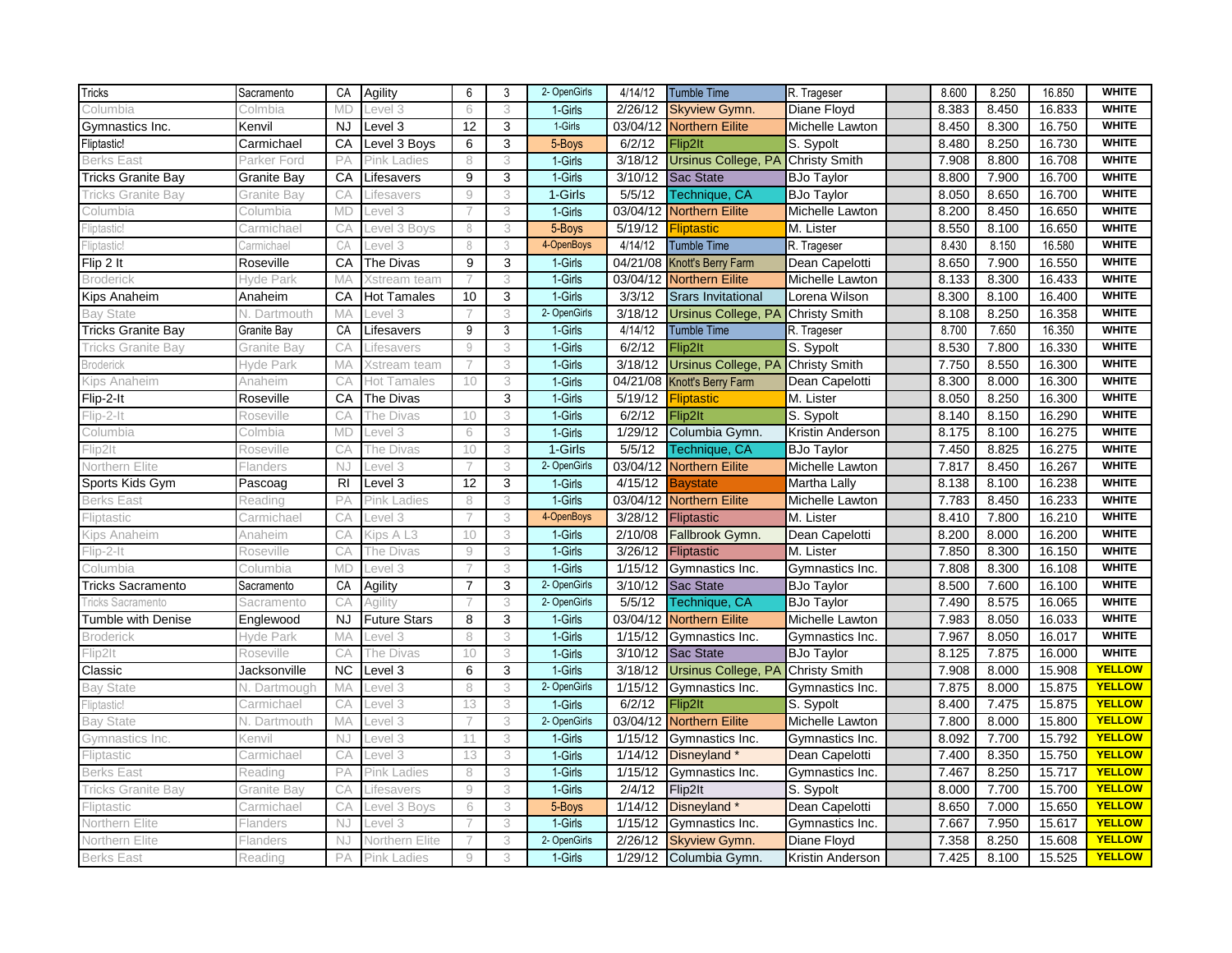| Gymnkhana                 | Pittsburgh          | PA        | Gymkhana                 | 10             | 3              | 2- OpenGirls | 2/26/12     | <b>Skyview Gymn.</b>              | Diane Floyd             |           | 7.750       | 7.750        | 15.500       | <b>YELLOW</b> |
|---------------------------|---------------------|-----------|--------------------------|----------------|----------------|--------------|-------------|-----------------------------------|-------------------------|-----------|-------------|--------------|--------------|---------------|
| Fliptastic                | Carmichael          | CA        | evel 3                   | 13             | 3              | 1-Girls      | 2/4/12      | Flip2lt                           | S. Sypolt               |           | 7.930       | 7.500        | 15.430       | <b>YELLOW</b> |
| <b>Tricks Granite Bay</b> | Granite Bay         | CA        | Lifesavers               | 10             | 3              | 1-Girls      | 1/14/12     | Disneyland*                       | Dean Capelotti          |           | 8.600       | 6.750        | 15.350       | <b>YELLOW</b> |
| <b>Tricks Sacramento</b>  | Sacramento          | CA        | Agility                  |                | 3              | 2-OpenGirls  | 2/4/12      | Flip2lt                           | S. Sypolt               |           | 7.290       | 8.050        | 15.340       | <b>YELLOW</b> |
| Fliptastic                | Carmichael          | CA        | evel 3 Boys              |                | 3              | 5-Boys       | 2/4/12      | Flip2lt                           | S. Sypolt               |           | 7.460       | 7.725        | 15.185       | <b>YELLOW</b> |
| Tumble w/ Denise          | Englewood           | PA        | Future Stars             | 8              | 3              | 1-Girls      | 1/15/12     | Gymnastics Inc.                   | Gymnastics Inc.         |           | 7.717       | 7.450        | 15.167       | <b>YELLOW</b> |
|                           |                     |           | Bronze                   |                |                |              |             |                                   |                         |           |             |              |              |               |
| Gymnkhana                 | Pittsburgh          | PA        | Gymkhana                 | 11             | 3              | 2-OpenGirls  | 1/29/12     | Columbia Gymn.                    | Kristin Anderson        |           | 7.400       | 7.600        | 15.000       | <b>YELLOW</b> |
| Flip2lt                   | Roseville           | CA        | Level 3                  | 10             | 3              | 1-Girls      | 2/4/12      | Flip2lt                           | S. Sypolt               |           | 7.400       | 7.575        | 14.975       | <b>GREEN</b>  |
| Kips Anaheim              | Anaheim             | CA        | <b>Kips A L3</b>         | 10             | 3              | 1-Girls      | 1/14/12     | Disneyland*                       | Dean Capelotti          |           | 8.400       | 6.400        | 14.800       | <b>GREEN</b>  |
| <b>Tricks Sacramento</b>  | Sacramento          | CA        | Agility                  | 6              | 3              | 2-OpenGirls  | 1/14/12     | Disneyland *                      | Dean Capelotti          |           | 8.550       | 6.100        | 14.650       | <b>GREEN</b>  |
| Classic                   | Jacksonville        | <b>NC</b> | Classic                  | 6              | 3              | 1-Girls      | 2/26/12     | <b>Skyview Gymn.</b>              | Diane Floyd             |           | 7.575       | 7.000        | 14.575       | <b>GREEN</b>  |
| Fallbrook Gymn.           | Fallbrook           | CA        | Hot Rods                 | $\emph{9}$     | $\overline{4}$ | 5-Boys       | 1/14/12     | Disneyland*                       | Dean Capelotti          |           | 8.150       | 6.200        | 14.350       | <b>GREEN</b>  |
| Yorba Linda Gymn.         | Yorba Linda         | CA        | _evel 4                  | 12             | $\overline{4}$ | 1-Girls      | 2/10/08     | Fallbrook Gymn.                   | Dean Capelotti          |           | 7.300       | 7.000        | 14.300       | <b>GREEN</b>  |
| <b>Biron Gymnastics</b>   | Houston             | ТX        | Biron Level 3            | $\equiv$       | 3              | 1-Girls      | 2/24/12     | Biron (sanctioned)                | <b>Cheryl Cupples</b>   |           | 6.500       | 6.500        | 13.000       | <b>PURPLE</b> |
| Westy's                   | Hardyston           | <b>NJ</b> | Level 3                  | 6              | 3              | 1-Girls      |             | 03/04/12 Northern Eilite          | Michelle Lawton         |           | 7.483       | 7.350        | 12.833       | $=< 13$       |
| Westy's                   | Hardyston           | <b>NJ</b> | Level 3                  | 5<br>$-2.0$    | 3              | 1-Girls      | 1/15/12     | Gymnastics Inc.                   | Gymnastics Inc.         |           | 6.225       | 6.200        | 10.425       | $=< 13$       |
| <b>Club short name</b>    | <b>City</b>         | <b>ST</b> | <b>Nickname</b>          | Sad            | Level          | Gender       | <b>Date</b> | <b>Competition Site</b>           | <b>Meet Director</b>    | <b>TU</b> | <b>JUMP</b> | <b>FLOOR</b> | <b>TOTAL</b> | <b>RANK</b>   |
|                           |                     |           |                          |                |                |              |             |                                   |                         |           |             |              |              |               |
| Northern Elite            | Flanders            | NJ.       | Level <sub>2</sub>       | 6              | $\overline{2}$ | 2-OpenGirls  | 4/15/12     | <b>Baystate</b>                   | Martha Lally            |           | 8.650       | 8.800        | 17.450       | <b>RED</b>    |
| Fliptastic!               | Carmichael          | CA        | Level 2                  | 7              | $\overline{c}$ | 1-Girls      | 5/19/12     | Fliptastic                        | M. Lister               |           | 8.700       | 8.650        | 17.350       | <b>RED</b>    |
| Kips Corona               | Corona              | CA        | Explosive 8              | 8              | 2              | 1-Girls      |             | 06/15/08 Fallbrook Gymn.          | Dean Capelotti          |           | 8.950       | 8.400        | 17.350       | <b>RED</b>    |
| Fliptastic!               | Carmichael          | СA        | _evel                    | 8              | $\overline{2}$ | 1-Girls      | 6/2/12      | Flip2It                           | S. Sypolt               |           | 8.240       | 9.050        | 17.290       | <b>RED</b>    |
| Kips Anaheim              | Anaheim             | CA        | <b>Blacktastic</b>       | 6              | $\overline{2}$ | 1-Girls      | 2/10/08     | Fallbrook Gymn.                   | Dean Capelotti          |           | 8.800       | 8.400        | 17.200       | <b>RED</b>    |
| Baystate                  | N. Dartmouth        | MA        | Level 2                  | 8              | $\overline{2}$ | 2-OpenGirls  | 4/15/12     | <b>Baystate</b>                   | Martha Lally            |           | 8.800       | 8.400        | 17.200       | <b>RED</b>    |
| Fliptastic                | Carmichael          | CA        | Level 2                  | $\overline{7}$ | $\overline{2}$ | 1-Girls      | 3/25/12     | Fliptastic                        | M. Lister               |           | 8.650       | 8.450        | 17.100       | <b>RED</b>    |
| Fliptastic!               | Carmichael          | СA        | evel 2                   |                | $\mathfrak{D}$ | 1-Girls      | 4/14/12     | <b>Tumble Time</b>                | R. Trageser             |           | 8.700       | 8.250        | 16.950       | <b>WHITE</b>  |
| Chattooga Gymn.           | Chattooga           | GA        | Level <sub>2</sub>       | 8              | 2              | 1-Girls      | 7/2/12      | Chattooga Gymn.                   | C. Biockman             |           | 7.733       | 9.200        | 16.933       | <b>WHITE</b>  |
| <b>Tricks Granite Bay</b> | Granite Bay         | CA        | Sparklers                | 7              | $\overline{2}$ | 1-Girls      | 6/2/12      | Flip2lt                           | $\overline{S}$ . Sypolt |           | 8.410       | 8.500        | 16.910       | <b>WHITE</b>  |
| Kips Anaheim              | Anaheim             | CA        | <b>Silly Strings</b>     | $\overline{7}$ | 2              | 1-Girls      |             | 04/21/08 Knott's Berry Farm       | Dean Capelotti          |           | 8.650       | 8.250        | 16.900       | <b>WHITE</b>  |
| <b>Stars Gtmnastics</b>   | Baldwin Park        | CA        | <b>Flying Stars</b>      | 6              | 2              | 1-Girls      |             | 04/21/08 Knott's Berry Farm       | Dean Capelotti          |           | 8.550       | 8.300        | 16.850       | <b>WHITE</b>  |
| Northern Elite            | Flanders            | NJ        | _evel 2                  | 6              | $\overline{2}$ | 2- OpenGirls | 3/18/12     | Ursinus College, PA Christy Smith |                         |           | 8.067       | 8.750        | 16.817       | <b>WHITE</b>  |
| <b>Stars Gymnastics</b>   | <b>Baldwin Park</b> | CA        | <b>Flying Stars</b>      | 6              | $\overline{2}$ | 1-Girls      | 3/3/12      | <b>Srars Invitational</b>         | Lorena Wilson           |           | 8.200       | 8.500        | 16.700       | <b>WHITE</b>  |
| <b>Tumble Time</b>        | Cameron Park        | CA        | Gymnastics               | 8              | 2              | 1-Girls      | 5/19/12     | Fliptastic                        | M. Lister               |           | 8.450       | 8.250        | 16.700       | <b>WHITE</b>  |
|                           |                     |           | Fantastics               |                |                |              |             |                                   |                         |           |             |              |              |               |
| Fliptastic                | Carmichael          | CA        | _evel 2                  | 6              | 2              | 1-Girls      | 1/14/12     | Disneyland <sup>*</sup>           | Dean Capelotti          |           | 8.700       | 7.950        | 16.650       | <b>WHITE</b>  |
| Kips Anaheim              | Anaheim             | CA        | SillyStrings             |                | $\overline{2}$ | 1-Girls      | 2/10/08     | Fallbrook Gymn.                   | Dean Capelotti          |           | 8.700       | 7.900        | 16.600       | <b>WHITE</b>  |
| Kips Corona               | Corona              | CА        | Explosive 8              | 8              | $\mathbf{2}$   | 1-Girls      | 04/21/08    | <b>Knott's Berry Farm</b>         | Dean Capelotti          |           | 8.250       | 8.350        | 16.600       | <b>WHITE</b>  |
| Kips Anaheim              | Anaheim             | CA        | Blacktastic              | 6              | $\overline{2}$ | 1-Girls      | 3/3/12      | <b>Srars Invitational</b>         | Lorena Wilson           |           | 8.200       | 8.300        | 16.500       | <b>WHITE</b>  |
| <b>Tricks Granite Bay</b> | Granite Bay         | CA        | Sparklers                |                | $\overline{2}$ | 1-Girls      | 4/14/12     | <b>Tumble Time</b>                | R. Trageser             |           | 8.280       | 8.200        | 16.480       | <b>WHITE</b>  |
| Kips Anaheim              | Anaheim             | CA        | Blacktastic              | 6              | $\overline{2}$ | 1-Girls      | 04/21/08    | Knott's Berry Farm                | Dean Capelotti          |           | 8.450       | 8.000        | 16.450       | <b>WHITE</b>  |
| Tricks Granite Bay        | Granite Bay         | CA        | Sparklers                |                | $\overline{2}$ | 1-Girls      | 5/5/12      | Technique, CA                     | <b>BJo Taylor</b>       |           | 7.745       | 8.700        | 16.445       | <b>WHITE</b>  |
| Tumbletime                | Cameron Park        | CA        | Gymnastics<br>Fantastics | 8              | $\overline{2}$ | 1-Girls      | 4/14/12     | <b>Tumble Time</b>                | R. Trageser             |           | 8.020       | 8.400        | 16.420       | <b>WHITE</b>  |
| Kips Anaheim              | Anaheim             | CА        | <b>SillyStrings</b>      |                | $\mathcal{P}$  | 1-Girls      | 3/3/12      | <b>Srars Invitational</b>         | Lorena Wilson           |           | 8.000       | 8.400        | 16.400       | <b>WHITE</b>  |
|                           |                     |           |                          |                |                |              |             |                                   |                         |           |             |              |              |               |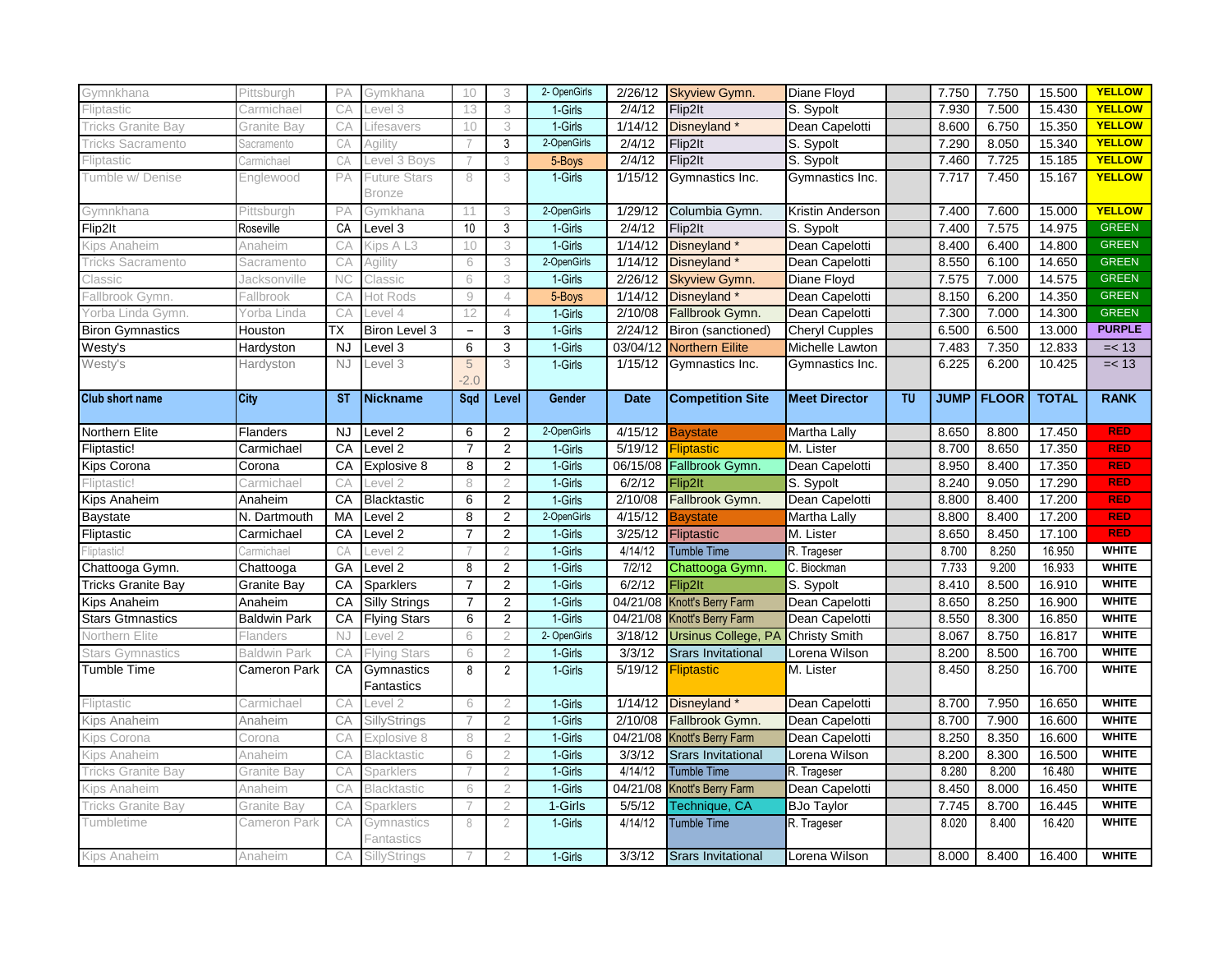| Fliptastic                   | Carmichael          | CA        | Level 2                              | 8              | 2              | 1-Girls      | 2/4/12   | Flip2lt                                  | S. Sypolt            | 7.980 | 8.400 | 16.380 | <b>WHITE</b>  |
|------------------------------|---------------------|-----------|--------------------------------------|----------------|----------------|--------------|----------|------------------------------------------|----------------------|-------|-------|--------|---------------|
| Berks East                   | Parker Ford         | PA        | White Tigers                         | 7              | $\overline{2}$ | 2- OpenGirls | 3/18/12  | <b>Ursinus College, PA</b>               | <b>Christy Smith</b> | 7.808 | 8.550 | 16.358 | <b>WHITE</b>  |
| Kips Anaheim                 | Anaheim             | CA        | Kips A<br>L2A                        |                | 2              | 1-Girls      | 1/14/12  | Disneyland *                             | Dean Capelotti       | 8.350 | 7.950 | 16.300 | <b>WHITE</b>  |
| Kips Corona                  | Corona              | CA        | Explosive 8                          | 8              | $\overline{2}$ | 1-Girls      | 2/10/08  | Fallbrook Gymn.                          | Dean Capelotti       | 8.100 | 8.200 | 16.300 | <b>WHITE</b>  |
| <b>Berks East</b>            | Parker Ford         | <b>PA</b> | <b>White Tigers</b>                  | 6              | $\overline{2}$ | 2-OpenGirls  | 4/15/12  | <b>Baystate</b>                          | Martha Lally         | 7.992 | 8.300 | 16.292 | <b>WHITE</b>  |
| <b>Tricks Granite Bay</b>    | Granite Bav         | CА        | Sparklers                            |                | $\overline{2}$ | 1-Girls      |          | 3/10/12 Sac State                        | <b>BJo Taylor</b>    | 8.150 | 8.100 | 16.250 | <b>WHITE</b>  |
| <b>Kips Corona</b>           | Corona              | CA        | <b>Loose Wires</b>                   | $\overline{7}$ | 2              | 1-Girls      |          | 04/21/08 Knott's Berry Farm              | Dean Capelotti       | 8.000 | 8.250 | 16.250 | <b>WHITE</b>  |
| <b>Bay State</b>             | N. Dartmouth        | MA        | Level 2                              | 8              | $\overline{2}$ | 2- OpenGirls | 3/18/12  | Ursinus College, PA Christy Smith        |                      | 7.817 | 8.350 | 16.167 | <b>WHITE</b>  |
| Tricks Granite Bay           | Granite Bay         | CA        | Sparklers                            |                | $\overline{2}$ | 1-Girls      | 1/14/12  | Disneyland*                              | Dean Capelotti       | 8.400 | 7.750 | 16.150 | <b>WHITE</b>  |
| Kips Corona                  | Corona              | СA        | Loose Wires                          |                | $\overline{2}$ | 1-Girls      | 3/3/12   | <b>Srars Invitational</b>                | Lorena Wilson        | 8.200 | 7.900 | 16.100 | <b>WHITE</b>  |
| Kips Corona                  | Corona              | CA        | Loose Wires                          |                | $\mathcal{P}$  | 1-Girls      | 2/10/08  | Fallbrook Gymn.                          | Dean Capelotti       | 8.100 | 8.000 | 16.100 | <b>WHITE</b>  |
| <b>Tricks Folsom</b>         | Folsom              | CA        | Gryffindors                          | $\overline{7}$ | 2              | 1-Girls      | 3/10/12  | <b>Sac State</b>                         | <b>BJo Taylor</b>    | 8.650 | 7.350 | 16.000 | <b>WHITE</b>  |
| Northern Elite               | Flanders            | <b>NJ</b> | Level 2                              | 6              | $\overline{2}$ | 2- OpenGirls | 03/04/12 | <b>Northern Eilite</b>                   | Michelle Lawton      | 7.950 | 8.050 | 16.000 | <b>WHITE</b>  |
| Gymstars                     | Stockton            | CA        | Level <sub>2</sub>                   |                | 2              | 1-Girls      | 5/19/12  | <b>Fliptastic</b>                        | M. Lister            | 8.400 | 7.600 | 16.000 | <b>WHITE</b>  |
| <b>Berks East</b>            | Parker Ford         | PA        | Purple Pride                         | 10             | 2              | 6-ADSN       | 4/15/12  | <b>Baystate</b>                          | Martha Lally         | 7.825 | 8.100 | 15.925 | <b>YELLOW</b> |
| Tricks Folsom                | Folsom              | СA        | Gryffindors                          |                | 2              | 1-Girls      | 6/2/12   | Flip2It                                  | S. Sypolt            | 8.100 | 7.700 | 15.800 | <b>YELLOW</b> |
| Tricks Folsom                | Folsom              | CA        | Gryffindors                          |                | $\overline{2}$ | 1-Girls      | 5/5/12   | Technique, CA                            | <b>BJo Taylor</b>    | 7.830 | 7.950 | 15.780 | <b>YELLOW</b> |
| Gymkhana                     | Pittsburgh          | PA        | Level 2                              | 6              | 2              | 2- OpenGirls | 3/18/12  | <b>Ursinus College, PA Christy Smith</b> |                      | 7.633 | 8.100 | 15.733 | <b>YELLOW</b> |
| <b>Stars of Baldwin Park</b> | <b>Baldwin Park</b> | CA        | Level <sub>2</sub>                   | 8              | 2              | 2- OpenGirls | 2/10/08  | Fallbrook Gymn.                          | Dean Capelotti       | 8.300 | 7.400 | 15.700 | <b>YELLOW</b> |
| Kips Corona                  | Corona              | CA        | Loose Wires                          |                | $\overline{2}$ | 1-Girls      | 1/14/12  | Disneyland*                              | Dean Capelotti       | 8.400 | 7.300 | 15.700 | <b>YELLOW</b> |
| Kips Corona                  | Corona              | CA        | Explosive 8                          | 8              | $\mathcal{P}$  | 1-Girls      | 3/3/12   | <b>Srars Invitational</b>                | Lorena Wilson        | 8.100 | 7.600 | 15.700 | <b>YELLOW</b> |
| Berks East                   | Reading             | РA        | Purple Pride                         | 11             | $\overline{2}$ | 6-ADSN       | 03/04/12 | <b>Northern Eilite</b>                   | Michelle Lawton      | 7.850 | 7.850 | 15.700 | <b>YELLOW</b> |
| Gymstars                     | Stockton            | CA        | evel 2                               | 6              | $\overline{2}$ | 1-Girls      | 6/2/12   | Flip2lt                                  | S. Sypolt            | 7.790 | 7.850 | 15.640 | <b>YELLOW</b> |
| <b>Berks East</b>            | Parker Ford         | PA        | Purple Pride                         | 11             | 2              | 6-ADSN       | 3/18/12  | Ursinus College, PA Christy Smith        |                      | 7.925 | 7.700 | 15.625 | <b>YELLOW</b> |
| <b>Tricks</b>                | olsom <sup>.</sup>  | CA        | Grvffindors                          |                | $\mathfrak{D}$ | Female       | 4/14/12  | <b>Tumble Time</b>                       | R. Trageser          | 8.220 | 7.400 | 15.620 | <b>YELLOW</b> |
| Tumbletime                   | Cameron Park        | CA        | Gymnastics<br><sup>=</sup> antastics | 8              | $\overline{2}$ | 1-Girls      | 3/10/12  | Sac State                                | <b>BJo Taylor</b>    | 8.000 | 7.450 | 15.450 | <b>YELLOW</b> |
| Westy's                      | Hardyston           | NJ.       | Level 2                              | $\overline{7}$ | 2              | 1-Girls      | 03/04/12 | <b>Northern Eilite</b>                   | Michelle Lawton      | 7.950 | 7.500 | 15.450 | <b>YELLOW</b> |
| <b>Berks East</b>            | Reading             | PA        | White Tigers                         |                | $\overline{2}$ | 2- OpenGirls | 03/04/12 | Northern Eilite                          | Michelle Lawton      | 7.683 | 7.750 | 15.433 | <b>YELLOW</b> |
| Tricks Folsom                | Folsom              | CA        | Gryffindors                          | 6              | $\overline{2}$ | 1-Girls      | 1/14/12  | Disneyland *                             | Dean Capelotti       | 8.600 | 6.700 | 15.300 | <b>YELLOW</b> |
| Kips Corona                  | Corona              | CA        | Sips C L <sub>2</sub> A              | 8              | $\overline{2}$ | 1-Girls      | 1/14/12  | Disneyland *                             | Dean Capelotti       | 8.150 | 7.150 | 15.300 | <b>YELLOW</b> |
| Tumbletime                   | Cameron Park        | CA        | Gymnastics<br>Fantastics             | 8              | $\overline{2}$ | 1-Girls      | 5/5/12   | Technique, CA                            | <b>BJo Taylor</b>    | 7.590 | 7.700 | 15.290 | <b>YELLOW</b> |
| Tumbletime                   | Cameron Park        | CA        | Gymnastics<br>Fantastics             | 8              | $\overline{2}$ | 1-Girls      | 2/4/12   | Flip2lt                                  | S. Sypolt            | 6.660 | 8.500 | 15.160 | <b>YELLOW</b> |
| Fallbrook Gymn.              | Fallbrook           | CA        | Fireworks                            | 6              | 2              | 1-Girls      | 1/14/12  | Disneyland *                             | Dean Capelotti       | 8.300 | 6.850 | 15.150 | <b>YELLOW</b> |
| Classic                      | Jacksonville        | <b>NC</b> | Level 2                              | 6              | $\overline{2}$ | 1-Girls      | 3/18/12  | <b>Ursinus College, PA Christy Smith</b> |                      | 7.500 | 7.550 | 15.050 | <b>YELLOW</b> |
| Classic                      | Jacksonville        | NC        | Classic                              | 6              | $\overline{2}$ | 2- OpenGirls | 2/26/12  | <b>Skyview Gymn.</b>                     | Diane Floyd          | 7.667 | 7.350 | 15.017 | <b>YELLOW</b> |
| Kips Anaheim                 | Anaheim             | CА        | Kips A L2 B                          | 6              | $\overline{2}$ | 1-Girls      | 1/14/12  | Disneyland*                              | Dean Capelotti       | 8.750 | 6.200 | 14.950 | <b>GREEN</b>  |
| <b>Berks East</b>            | Reading             | PA        | Purple Pride                         | 11             | 2              | 6-ADSN       | 1/29/12  | Columbia Gymn.                           | Kristin Anderson     | 7.550 | 7.300 | 14.850 | <b>GREEN</b>  |
| Sports Kids Gym              | Pascoag             | <b>RI</b> | Level <sub>2</sub>                   | 10             | $\overline{2}$ | 1-Girls      | 4/15/12  | <b>Baystate</b>                          | Martha Lally         | 7.700 | 7.100 | 14.800 | <b>GREEN</b>  |
| Gymkhana                     | Pittsburgh          | РA        | Gymkhana                             | 10             | $\overline{2}$ | 2-OpenGirls  | 1/29/12  | Columbia Gymn.                           | Kristin Anderson     | 7.342 | 7.450 | 14.792 | <b>GREEN</b>  |
| <b>Berks East</b>            | Reading             | PA        | White Tigers                         |                | $\overline{2}$ | 2- OpenGirls | 1/29/12  | Columbia Gymn.                           | Kristin Anderson     | 7.433 | 7.200 | 14.633 | <b>GREEN</b>  |
| Gymkhana                     | Pittsburgh          | PA        | Gymkhana                             |                | $\overline{2}$ | 2- OpenGirls | 2/26/12  | <b>Skyview Gymn.</b>                     | Diane Floyd          | 7.317 | 7.200 | 14.517 | <b>GREEN</b>  |
| Northern Elite               | Flanders            | <b>NJ</b> | Level 2                              | 6              | $\overline{2}$ | 1-Girls      | 2/26/12  | <b>Skyview Gymn.</b>                     | Diane Floyd          | 7.125 | 7.350 | 14.475 | <b>GREEN</b>  |
| <b>Bay State Elite</b>       | N. Dartmouth        | MA        | Level <sub>2</sub>                   | 8              | $\overline{2}$ | 2- OpenGirls |          | 1/15/12 Gymnastics Inc.                  | Gymnastics Inc.      | 7.050 | 7.350 | 14.400 | <b>GREEN</b>  |
|                              |                     |           |                                      |                |                |              |          |                                          |                      |       |       |        |               |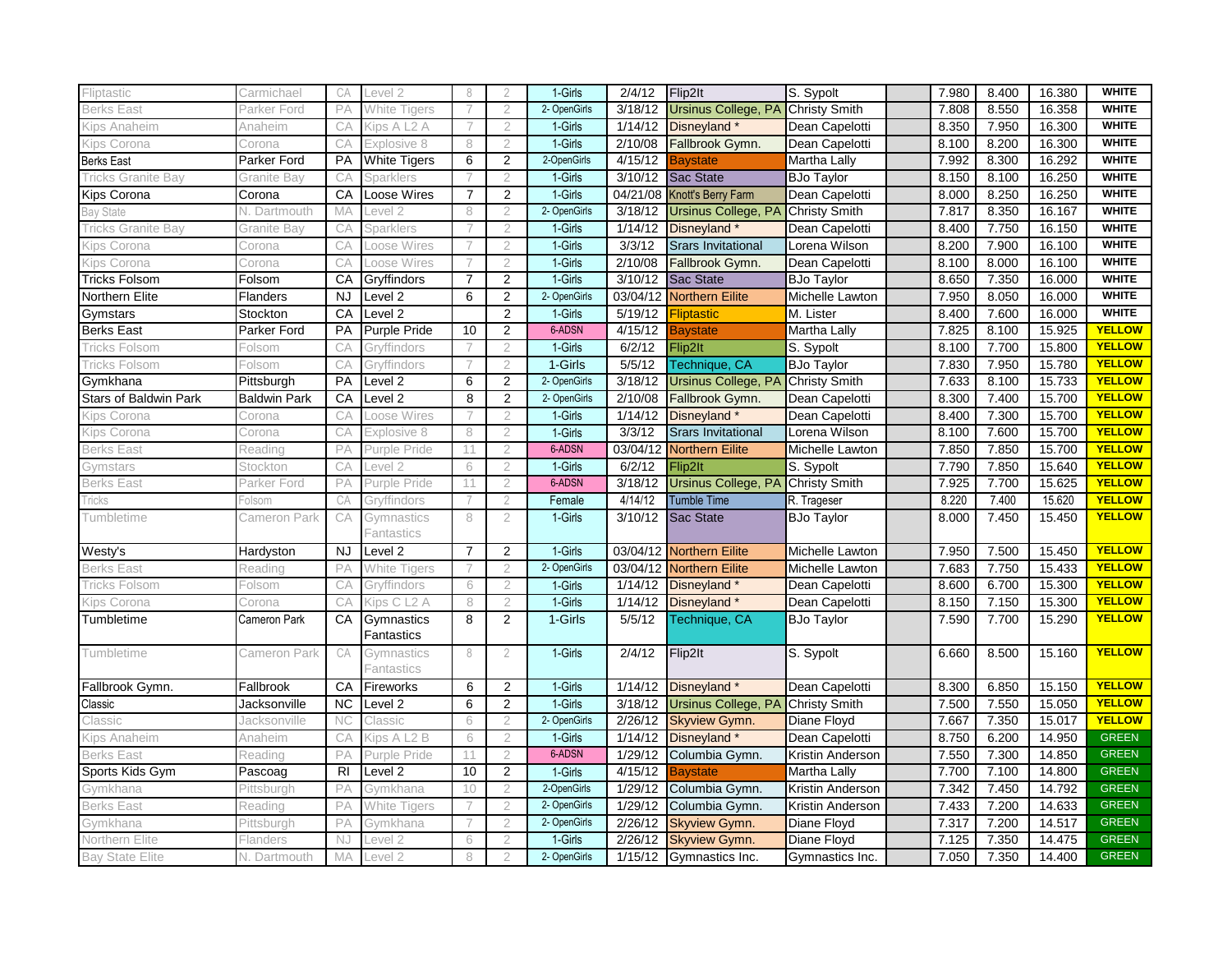| Northern Elite            | Flanders           |    | Level 2             |  | 2-OpenGirls |        | 1/15/12 Gymnastics Inc. | Gymnastics Inc.        | 7.050 | 7.150 | 14.200 | <b>GREEN</b>  |
|---------------------------|--------------------|----|---------------------|--|-------------|--------|-------------------------|------------------------|-------|-------|--------|---------------|
| <b>Tricks Folsom</b>      | Folsom             | UA | vffindors           |  | 1-Girls     | 2/4/12 | $F$ lip2lt              | <b>IS.</b> Sypolt      | 7.340 | 6.600 | 13.940 | <b>PURPLE</b> |
| <b>Berks East</b>         | Reading            |    | <b>White Tigers</b> |  | 2-OpenGirls |        | 1/15/12 Gymnastics Inc. | <b>Cymnastics Inc.</b> | 6.675 | 7.100 | 13.775 | <b>PURPLE</b> |
| Westy's                   | Hardyston          | N. | Level 2             |  | 1-Girls     |        | 1/15/12 Gymnastics Inc. | <b>Cymnastics Inc.</b> | 6.892 | 6.600 | 13.492 | <b>PURPLE</b> |
|                           |                    |    |                     |  |             |        |                         |                        |       |       |        |               |
| Chattooga Gymn.           | Chattooga          | GA | Level 2B            |  | 6-ADSN      | 7/2/12 | Chattooga Gymn.         | . Biockman             | 3.317 | 7.050 | 10.367 | $=< 13$       |
| <b>Tricks Granite Bay</b> | <b>Granite Bay</b> |    | <b>Sparklers</b>    |  | 1-Girls     | 2/4/12 | Flip2lt                 | S. Sypolt              | 2.560 | 7.500 | 10.060 | $=< 13$       |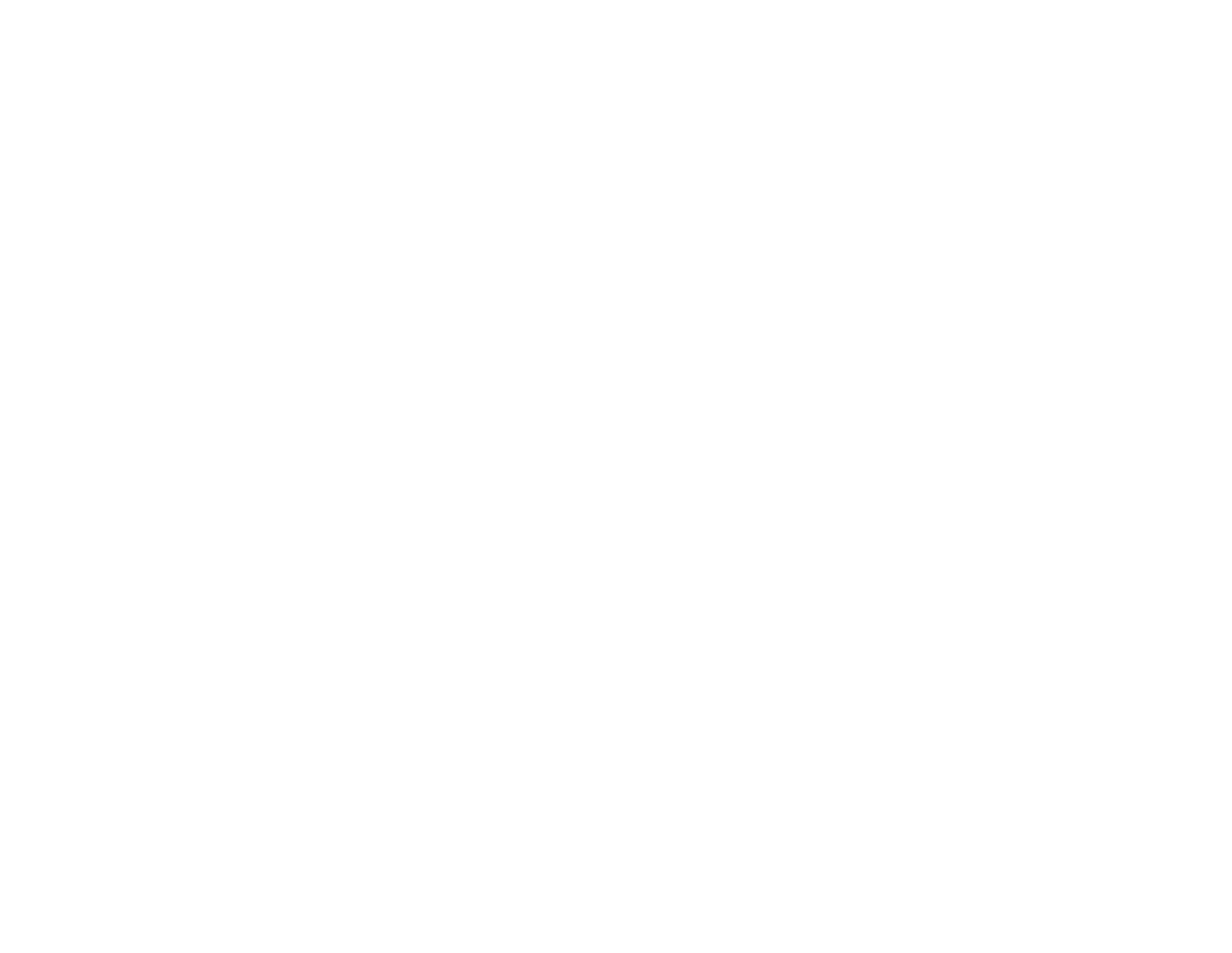| Club name                  | <b>City</b>        | <b>ST</b> | Nickname                    | No.            | Lvl          | Gender      | <b>Date</b>     | <b>Competition Site</b>     | <b>Meet Director</b> | <b>TU</b> |       | <b>JUMP FLOOR</b> | <b>TOTAL</b> | <b>RANK</b>   |
|----------------------------|--------------------|-----------|-----------------------------|----------------|--------------|-------------|-----------------|-----------------------------|----------------------|-----------|-------|-------------------|--------------|---------------|
| Fliptastic!                | Carmichael         | СA        | Level 1                     | 8              | -1           | 1-Girls     | 6/2/12          | Flip2lt                     | S. Sypolt            |           | 8.700 | 8.600             | 17.300       | <b>RED</b>    |
| liptastic!                 | Carmichael         | CА        | evel 1.                     | 8              |              | 1-Girls     | 5/19/12         | iptastic                    | M. Lister            |           | 8.500 | 8.650             | 17.150       | <b>RED</b>    |
| Kips Corona                | Corona             | CA        | Tumblina                    | 6              | $\mathbf{1}$ | 1-Girls     |                 | 04/21/08 Knott's Berry Farm | Dean Capelotti       |           | 8.700 | 8.300             | 17.000       | <b>RED</b>    |
| Fallbrook Gymn.            | Fallbrook          | CA        | Level 1                     | 8              | $\mathbf{1}$ | 3-Mixed     | 06/15/08        | Fallbrook Gymn.             | Dean Capelotti       |           | 8.800 | 8.000             | 16.800       | <b>WHITE</b>  |
| Flip-2-It                  | Roseville          | CA        | Fever                       | 10             | -1           | 1-Girls     | 6/2/12          | Flip2lt                     | S. Sypolt            |           | 8.200 | 8.550             | 16.750       | <b>WHITE</b>  |
| $lip-2-lt$                 | Roseville          | CА        | Fever                       | 11             |              | 1-Girls     | 5/19/12         | liptastic                   | M. Lister            |           | 8.250 | 8.350             | 16.600       | <b>WHITE</b>  |
| Fricks Granite Bay         | Granite Bay        | CA        | Hyenas                      | 8              |              | 1-Girls     | 6/2/12          | ip2lt                       | S. Sypolt            |           | 8.250 | 8.225             | 16.475       | <b>WHITE</b>  |
| Fliptastic!                | Carmichael         | CA        | Level 1                     | 8              |              | 1-Girls     | 4/14/12         | <b>Tumble Time</b>          | R. Trageser          |           | 8.160 | 8.300             | 16.460       | <b>WHITE</b>  |
| ips Corona                 | Corona             | CA        | <b>Tumblelina</b>           | 6              |              | 1-Girls     | 2/10/08         | Fallbrook Gymn.             | Dean Capelotti       |           | 8.500 | 7.900             | 16.400       | <b>WHITE</b>  |
| Kips Anaheim               | Anaheim            | CA        | <b>Suger Dolls</b>          | $\overline{7}$ | $\mathbf{1}$ | 1-Girls     | 04/21/08        | Knott's Berry Farm          | Dean Capelotti       |           | 8.300 | 8.000             | 16.300       | <b>WHITE</b>  |
| lip 2 It                   | Roseville          | CA        | Fever                       | 11.            |              | 1-Girls     |                 | 04/21/08 Knott's Berry Farm | Dean Capelotti       |           | 8.200 | 8.100             | 16.300       | <b>WHITE</b>  |
| liptastic                  | Carmichae          | CA        | evel 1                      | 8              |              | 1-Girls     | 3/24/12         | Fliptastic                  | M. Lister            |           | 8.360 | 7.850             | 16.210       | <b>WHITE</b>  |
| Kips Anaheim               | Anaheim            | CA        | Suger Dolls                 |                |              | 1-Girls     | 3/3/12          | <b>Srars Invitational</b>   | Lorena Wilson        |           | 7.900 | 8.300             | 16.200       | <b>WHITE</b>  |
| Gips Anaheim               | Anaheim            | CA        | Suger Dolls                 |                |              | 1-Girls     | 2/10/08         | Fallbrook Gymn.             | Dean Capelotti       |           | 8.500 | 7.600             | 16.100       | <b>WHITE</b>  |
| Flip2lt                    | Roseville          | CA        | Fever                       | 9              |              | 1-Girls     | 5/5/12          | echnique, CA                | BJo Taylor           |           | 8.000 | 8.050             | 16.050       | <b>WHITE</b>  |
| Fallbrook Gymn.            | Fallbrook          | CA        | Little Explorers            | 10             |              | 1-Girls     | 3/3/12          | <b>Srars Invitational</b>   | Lorena Wilson        |           | 7.700 | 8.300             | 16.000       | <b>WHITE</b>  |
| ricks Granite Bay          | Granite Bay        | CA        | Hyenas                      | 8              |              | 1-Girls     | 5/5/12          | echnique, CA                | <b>BJo Taylor</b>    |           | 8.000 | 8.000             | 16.000       | <b>WHITE</b>  |
| <b>The District</b>        | Indio              | CA        | Level 1                     | $\overline{7}$ | $\mathbf{1}$ | 1-Girls     | 06/15/08        | Fallbrook Gymn.             | Dean Capelotti       |           | 8.850 | 7.000             | 15.850       | <b>YELLOW</b> |
| Flip2lt                    | Roseville          | CA        | Fever                       | 11             |              | 1-Girls     | 4/14/12         | <b>Tumble Time</b>          | R. Trageser          |           | 7.900 | 7.850             | 15.750       | <b>YELLOW</b> |
| iptastic                   | ≿armichael         | C A       | evel 1.                     | 8              |              | 1-Girls     | 2/4/12          | Flip2lt                     | S. Sypolt            |           | 7.450 | 8.250             | 15.700       | <b>YELLOW</b> |
| <b>Tricks Granite Bay</b>  | <b>Granite Bay</b> | CA        | Hyenas                      | 8              |              | 1-Girls     | 4/14/12         | Tumble Time                 | R. Trageser          |           | 7.860 | 7.650             | 15.510       | <b>YELLOW</b> |
| Baystate                   | N. Dartmouth       | MD        | Level 1                     | 6              |              | 2-OpenGirls | 4/15/12         | <b>Baystate</b>             | Martha Lally         |           | 8.300 | 7.200             | 15.500       | <b>YELLOW</b> |
| ips Corona                 | Corona             | C A       | <b>Tumblelina</b>           | 6              |              | 1-Girls     | 3/3/12          | <b>Srars Invitational</b>   | Lorena Wilson        |           | 7.200 | 8.300             | 15.500       | <b>YELLOW</b> |
| ricks Granite Bay          | Granite Bay        | CA        | Hyenas                      | 8              |              | 1-Girls     | 3/10/12         | <b>Sac State</b>            | <b>BJo Taylor</b>    |           | 8.500 | 6.975             | 15.475       | <b>YELLOW</b> |
| liptastic                  | Carmichael         | CA        | _evel :                     | 8              |              | 1-Girls     | 1/14/12         | Disneyland*                 | Dean Capelotti       |           | 8.400 | 6.950             | 15.350       | <b>YELLOW</b> |
| Fallbrook Gymn.            | Fallbrook          | CA        | Little Explorers            | 11             |              | 2-OpenGir   |                 | 04/21/08 Knott's Berry Farm | Dean Capelotti       |           | 7.550 | 7.800             | 15.350       | <b>YELLOW</b> |
| lip2lt                     | Roseville          | CA        | Fever                       | 10             |              | 1-Girls     | 3/10/12         | <b>Sac State</b>            | <b>BJo Taylor</b>    |           | 8.150 | 7.175             | 15.325       | <b>YELLOW</b> |
| ips Anaheim                | Anaheim            | CА        | Suger Dolls                 |                |              | 1-Girls     | 1/14/12         | Disneyland*                 | Dean Capelotti       |           | 8.100 | 7.050             | 15.150       | <b>GREEN</b>  |
| allbrook Gymn <del>.</del> | Fallbrook          | CА        | ittle Explorers             | 10             |              | 1-Girls     | 2/10/08         | Fallbrook Gymn.             | Dean Capelotti       |           | 8.100 | 7.000             | 15.100       | <b>GREEN</b>  |
| ricks Granite Bay          | Granite Bay        | CA        | Hyenas                      | 8              |              | 1-Girls     | 1/14/12         | Disneyland*                 | Dean Capelotti       |           | 7.850 | 6.700             | 14.550       | <b>GREEN</b>  |
| ricks Granite Bay          | Granite Bay        | C A       | <i><u><b>Hyenas</b></u></i> | 8              |              | 1-Girls     | $\sqrt{2}/4/12$ | Flip2It                     | S. Sypolt            |           | 6.980 | 7.425             | 14.405       | <b>GREEN</b>  |
| ay State                   | I. Dartmouth       | MA        | evel '                      | 6              |              | 2-OpenGirls | 3/18/12         | <b>Ursinus College, PA</b>  | Christy Smith        |           | 7.800 | 6.500             | 14.300       | <b>GREEN</b>  |
| ips Corona                 | crona;             | CA        | umblelina                   | 5              |              | 1-Girls     | 1/14/12         | Disneyland*                 | Dean Capelotti       |           | 8.100 | 6.150             | 14.250       | <b>GREEN</b>  |
| <b>Bay State</b>           | J. Dartmouth       | MA        | evel 1                      | 6              |              | 2-OpenGirls | 1/15/12         | Gymnastics Inc.             | Gymnastics Inc.      |           | 8.073 | 6.000             | 14.073       | <b>GREEN</b>  |
| lip2lt                     | रेoseville         | CA        | Fever                       | 10             |              | 1-Girls     | 2/4/12          | Flip2It                     | S. Sypolt            |           | 6.530 | 7.325             | 13.855       | <b>PURPLE</b> |
| allbrook Gymn.             | Fallbrook          | CА        | Little Explorers            | 10             |              | 1-Girls     | 1/14/12         | Disneyland*                 | Dean Capelotti       |           | 7.650 | 5.000             | 12.650       | $=< 13$       |
| Chattooga Gymn.            | Chattooga          | GA        | Level 1                     | 8              |              | 6-ADSN      | 7/2/12          | Chattooga Gymn.             | C. Biockman          |           | 2.067 | 4.850             | 6.917        | $=< 13$       |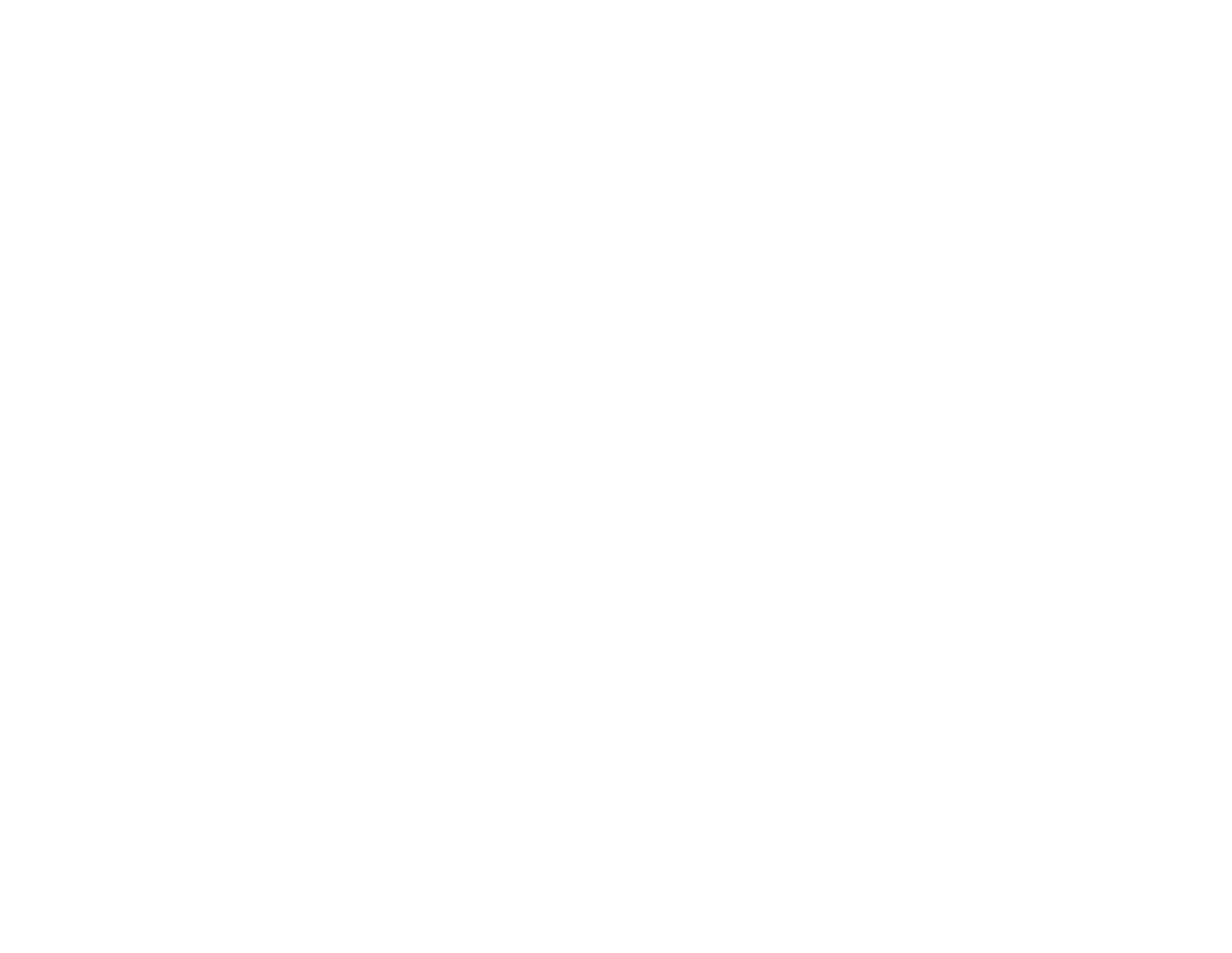### **Clubs hosting TG competitions Squads in competition** 279

| <b>Baystate</b>           |
|---------------------------|
| <b>Biron (sanctioned)</b> |
| <b>Biron Gymnastics</b>   |
|                           |
| <b>Biron Gymnastics</b>   |
| Columbia Gymn.            |
| Disneyland *              |
| Fallbrook Gymn.           |
| Flip2lt                   |
| <b>Fliptastic</b>         |
| <b>Fliptastic</b>         |
| Gymnastics Inc.           |
| Knott's Berry Farm        |
| <b>Northern Eilite</b>    |
| <b>Sac State</b>          |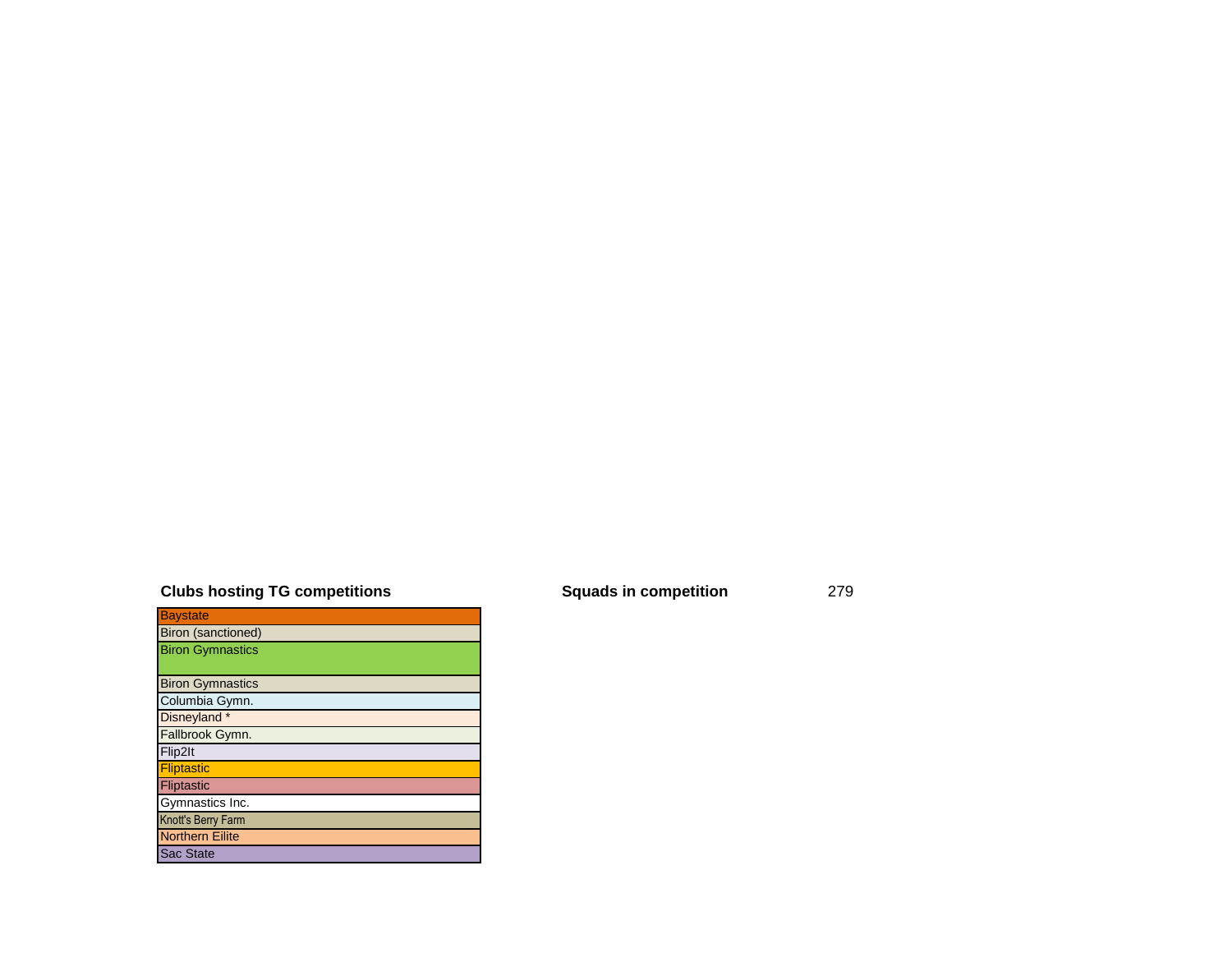| <b>Skyview Gymn.</b>      |
|---------------------------|
| <b>Srars Invitational</b> |
| Technique, CA             |
| <b>Tumble Time</b>        |
| Ursinus College, PA       |
|                           |